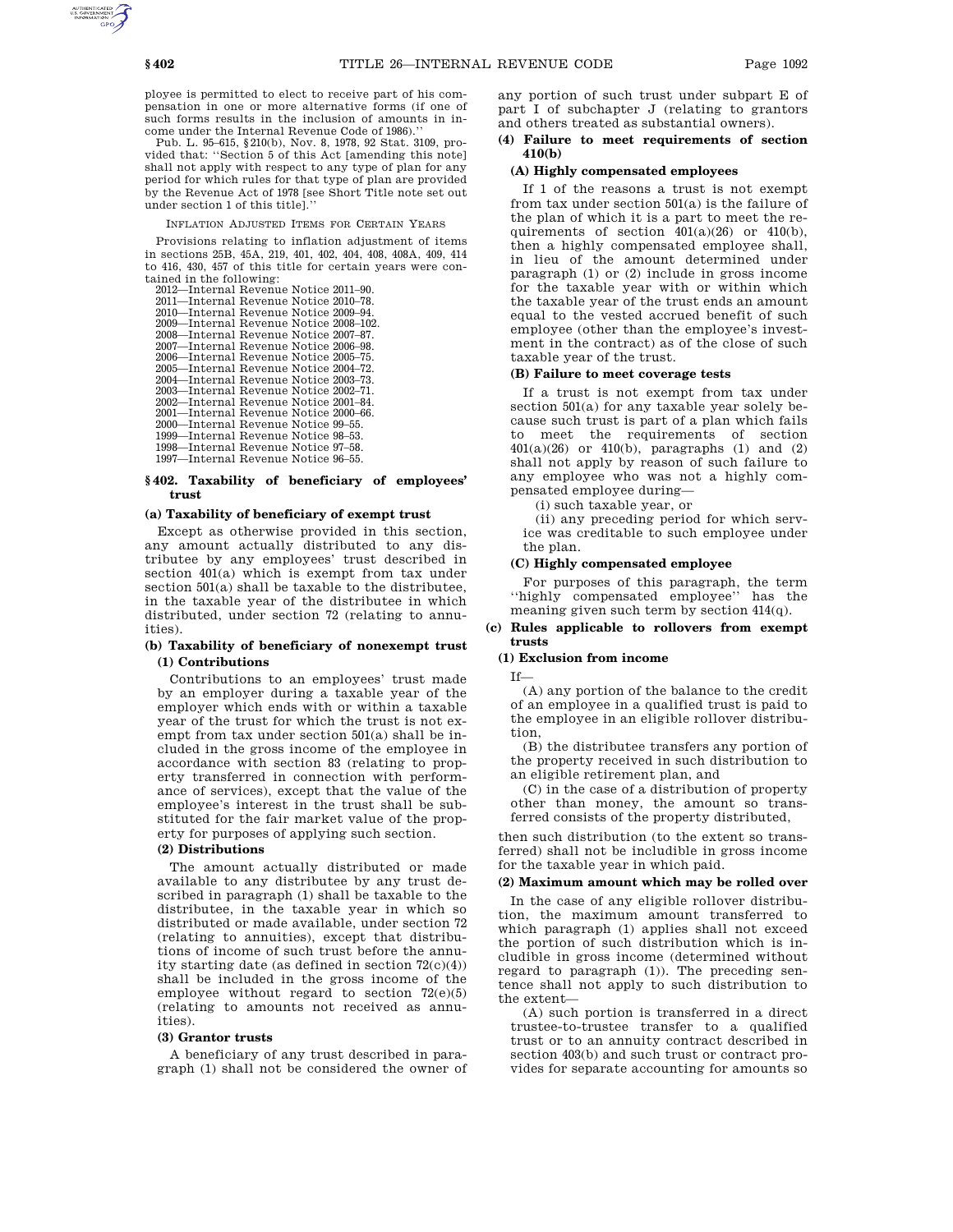transferred (and earnings thereon), including separately accounting for the portion of such distribution which is includible in gross income and the portion of such distribution which is not so includible, or

(B) such portion is transferred to an eligible retirement plan described in clause (i) or (ii) of paragraph (8)(B).

In the case of a transfer described in subparagraph (A) or (B), the amount transferred shall be treated as consisting first of the portion of such distribution that is includible in gross income (determined without regard to paragraph  $(1)$ ).

### **(3) Transfer must be made within 60 days of receipt**

# **(A) In general**

Except as provided in subparagraph (B), paragraph (1) shall not apply to any transfer of a distribution made after the 60th day following the day on which the distributee received the property distributed.

#### **(B) Hardship exception**

The Secretary may waive the 60-day requirement under subparagraph (A) where the failure to waive such requirement would be against equity or good conscience, including casualty, disaster, or other events beyond the reasonable control of the individual subject to such requirement.

#### **(4) Eligible rollover distribution**

For purposes of this subsection, the term ''eligible rollover distribution'' means any distribution to an employee of all or any portion of the balance to the credit of the employee in a qualified trust; except that such term shall not include—

(A) any distribution which is one of a series of substantially equal periodic payments (not less frequently than annually) made—

(i) for the life (or life expectancy) of the employee or the joint lives (or joint life expectancies) of the employee and the employee's designated beneficiary, or

(ii) for a specified period of 10 years or more,

(B) any distribution to the extent such distribution is required under section 401(a)(9), and

(C) any distribution which is made upon hardship of the employee.

If all or any portion of a distribution during 2009 is treated as an eligible rollover distribution but would not be so treated if the minimum distribution requirements under section 401(a)(9) had applied during 2009, such distribution shall not be treated as an eligible rollover distribution for purposes of section 401(a)(31) or 3405(c) or subsection (f) of this section.

### **(5) Transfer treated as rollover contribution under section 408**

For purposes of this title, a transfer to an eligible retirement plan described in clause (i) or (ii) of paragraph (8)(B) resulting in any portion of a distribution being excluded from gross income under paragraph (1) shall be

treated as a rollover contribution described in section  $408(d)(3)$ .

# **(6) Sales of distributed property**

For purposes of this subsection—

## **(A) Transfer of proceeds from sale of distributed property treated as transfer of distributed property**

The transfer of an amount equal to any portion of the proceeds from the sale of property received in the distribution shall be treated as the transfer of property received in the distribution.

## **(B) Proceeds attributable to increase in value**

The excess of fair market value of property on sale over its fair market value on distribution shall be treated as property received in the distribution.

## **(C) Designation where amount of distribution exceeds rollover contribution**

In any case where part or all of the distribution consists of property other than money—

(i) the portion of the money or other property which is to be treated as attributable to amounts not included in gross income, and

(ii) the portion of the money or other property which is to be treated as included in the rollover contribution,

shall be determined on a ratable basis unless the taxpayer designates otherwise. Any designation under this subparagraph for a taxable year shall be made not later than the time prescribed by law for filing the return for such taxable year (including extensions thereof). Any such designation, once made, shall be irrevocable.

## **(D) Nonrecognition of gain or loss**

No gain or loss shall be recognized on any sale described in subparagraph (A) to the extent that an amount equal to the proceeds is transferred pursuant to paragraph (1).

# **(7) Special rule for frozen deposits**

## **(A) In general**

The 60-day period described in paragraph  $(3)$  shall not-

(i) include any period during which the amount transferred to the employee is a frozen deposit, or

(ii) end earlier than 10 days after such amount ceases to be a frozen deposit.

### **(B) Frozen deposits**

For purposes of this subparagraph, the term ''frozen deposit'' means any deposit which may not be withdrawn because of—

(i) the bankruptcy or insolvency of any financial institution, or

(ii) any requirement imposed by the State in which such institution is located by reason of the bankruptcy or insolvency (or threat thereof) of 1 or more financial institutions in such State.

A deposit shall not be treated as a frozen deposit unless on at least 1 day during the 60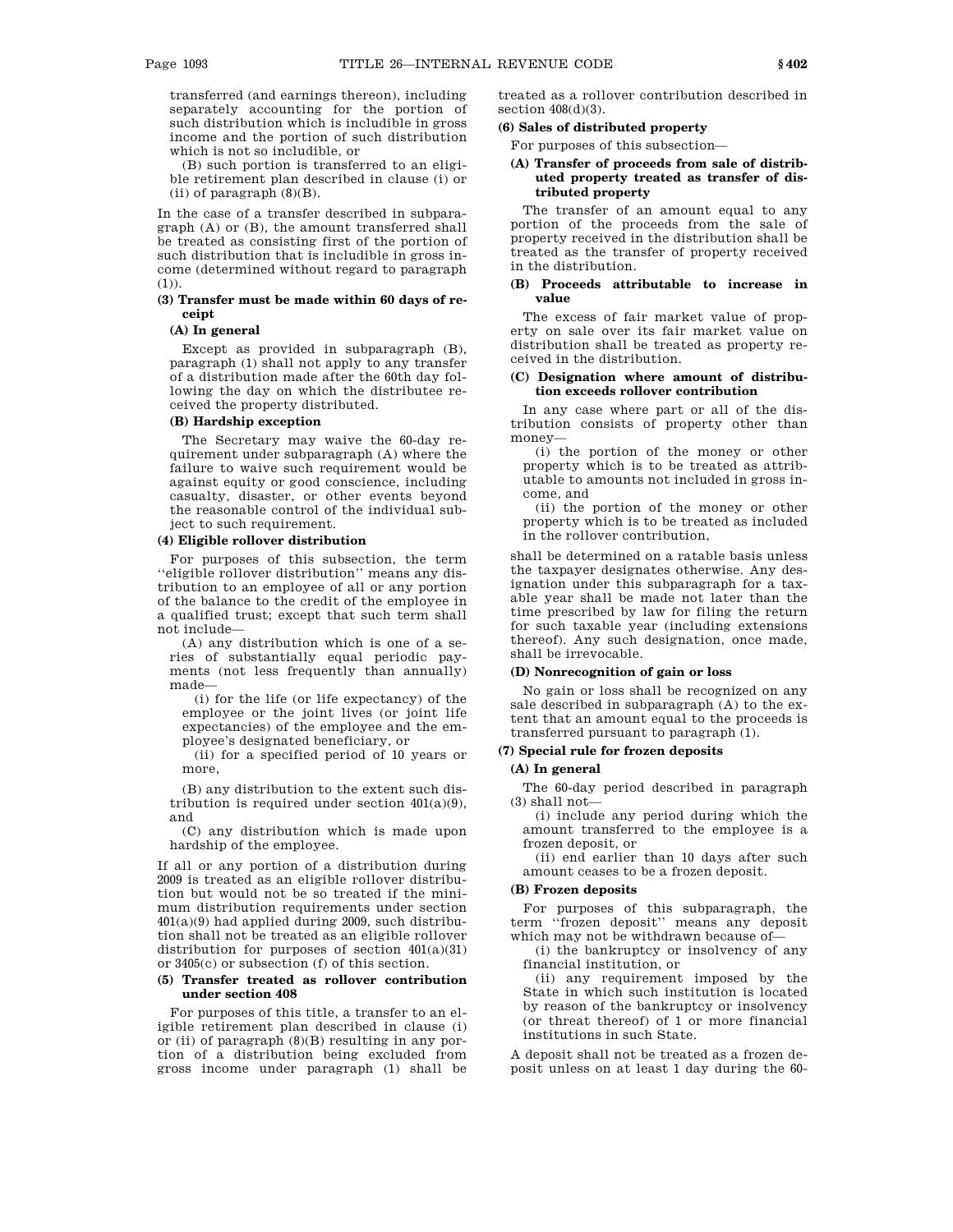day period described in paragraph (3) (without regard to this paragraph) such deposit is described in the preceding sentence.

### **(8) Definitions**

For purposes of this subsection—

## **(A) Qualified trust**

The term ''qualified trust'' means an employees' trust described in section 401(a) which is exempt from tax under section 501(a).

# **(B) Eligible retirement plan**

The term ''eligible retirement plan'' means—

(i) an individual retirement account described in section 408(a),

(ii) an individual retirement annuity described in section 408(b) (other than an endowment contract),

(iii) a qualified trust,

(iv) an annuity plan described in section 403(a),

(v) an eligible deferred compensation plan described in section 457(b) which is maintained by an eligible employer described in section  $457(e)(1)(A)$ , and

(vi) an annuity contract described in section 403(b).

If any portion of an eligible rollover distribution is attributable to payments or distributions from a designated Roth account (as defined in section 402A), an eligible retirement plan with respect to such portion shall include only another designated Roth account and a Roth IRA.

### **(9) Rollover where spouse receives distribution after death of employee**

If any distribution attributable to an employee is paid to the spouse of the employee after the employee's death, the preceding provisions of this subsection shall apply to such distribution in the same manner as if the spouse were the employee.

## **(10) Separate accounting**

Unless a plan described in clause (v) of paragraph (8)(B) agrees to separately account for amounts rolled into such plan from eligible retirement plans not described in such clause, the plan described in such clause may not accept transfers or rollovers from such retirement plans.

# **(11) Distributions to inherited individual retirement plan of nonspouse beneficiary**

# **(A) In general**

If, with respect to any portion of a distribution from an eligible retirement plan described in paragraph (8)(B)(iii) of a deceased employee, a direct trustee-to-trustee transfer is made to an individual retirement plan described in clause (i) or (ii) of paragraph (8)(B) established for the purposes of receiving the distribution on behalf of an individual who is a designated beneficiary (as defined by section  $401(a)(9)(E)$  of the employee and who is not the surviving spouse of the employee—

(i) the transfer shall be treated as an eligible rollover distribution,

(ii) the individual retirement plan shall be treated as an inherited individual retirement account or individual retirement annuity (within the meaning of section 408(d)(3)(C)) for purposes of this title, and

(iii) section  $401(a)(9)(B)$  (other than clause (iv) thereof) shall apply to such plan.

### **(B) Certain trusts treated as beneficiaries**

For purposes of this paragraph, to the extent provided in rules prescribed by the Secretary, a trust maintained for the benefit of one or more designated beneficiaries shall be treated in the same manner as a designated beneficiary.

## **(d) Taxability of beneficiary of certain foreign situs trusts**

For purposes of subsections (a), (b), and (c), a stock bonus, pension, or profit-sharing trust which would qualify for exemption from tax under section 501(a) except for the fact that it is a trust created or organized outside the United States shall be treated as if it were a trust exempt from tax under section 501(a).

# **(e) Other rules applicable to exempt trusts**

### **(1) Alternate payees**

### **(A) Alternate payee treated as distributee**

For purposes of subsection (a) and section 72, an alternate payee who is the spouse or former spouse of the participant shall be treated as the distributee of any distribution or payment made to the alternate payee under a qualified domestic relations order (as defined in section 414(p)).

### **(B) Rollovers**

If any amount is paid or distributed to an alternate payee who is the spouse or former spouse of the participant by reason of any qualified domestic relations order (within the meaning of section  $414(p)$ , subsection  $(c)$ shall apply to such distribution in the same manner as if such alternate payee were the employee.

## **(2) Distributions by United States to nonresident aliens**

The amount includible under subsection (a) in the gross income of a nonresident alien with respect to a distribution made by the United States in respect of services performed by an employee of the United States shall not exceed an amount which bears the same ratio to the amount includible in gross income without regard to this paragraph as—

(A) the aggregate basic pay paid by the United States to such employee for such services, reduced by the amount of such basic pay which was not includible in gross income by reason of being from sources without the United States, bears to

(B) the aggregate basic pay paid by the United States to such employee for such services.

In the case of distributions under the civil service retirement laws, the term ''basic pay'' shall have the meaning provided in section 8331(3) of title 5, United States Code.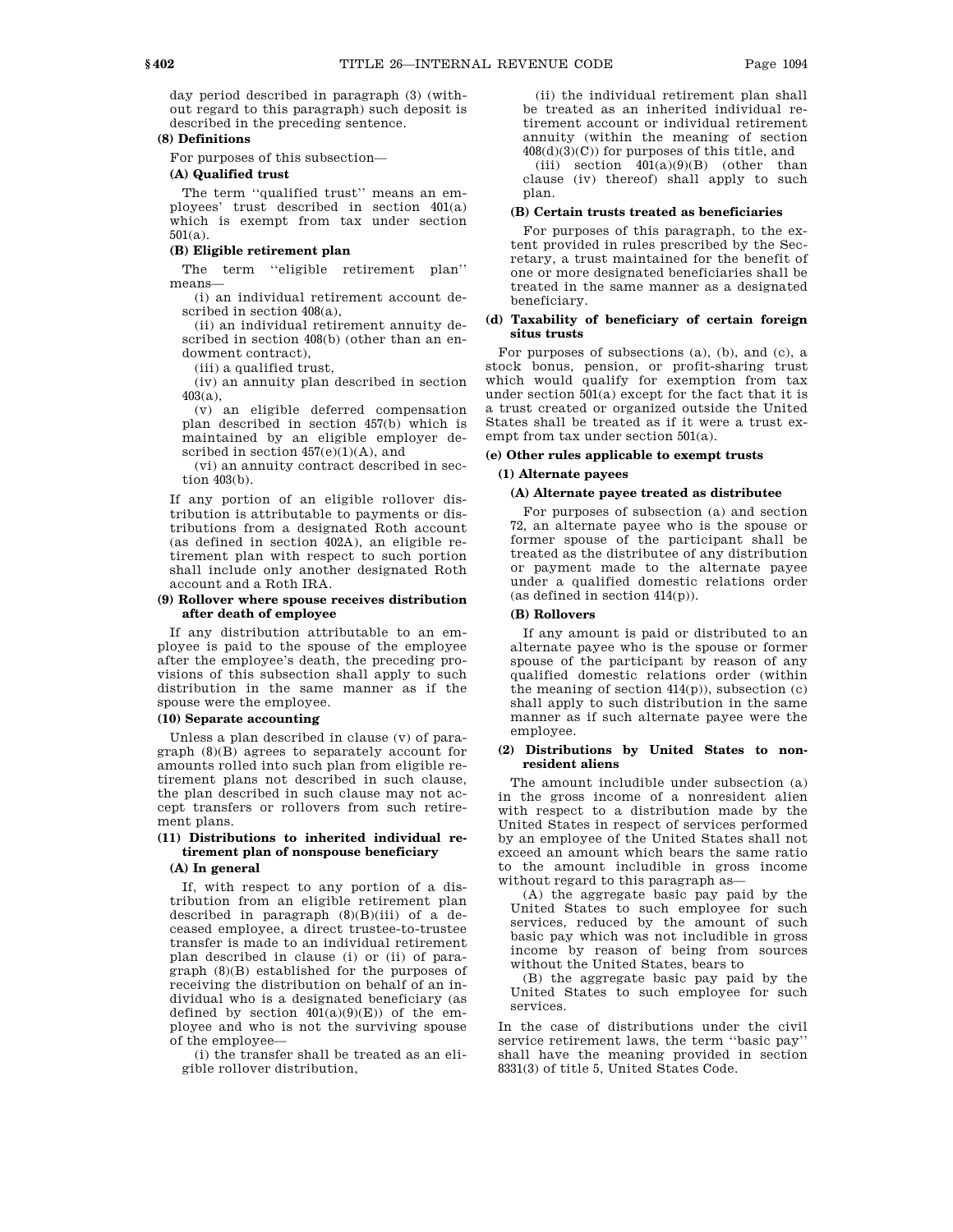# **(3) Cash or deferred arrangements**

For purposes of this title, contributions made by an employer on behalf of an employee to a trust which is a part of a qualified cash or deferred arrangement (as defined in section  $401(k)(2)$  or which is part of a salary reduction agreement under section 403(b) shall not be treated as distributed or made available to the employee nor as contributions made to the trust by the employee merely because the arrangement includes provisions under which the employee has an election whether the contribution will be made to the trust or received by the employee in cash.

# **(4) Net unrealized appreciation**

# **(A) Amounts attributable to employee contributions**

For purposes of subsection (a) and section 72, in the case of a distribution other than a lump sum distribution, the amount actually distributed to any distributee from a trust described in subsection (a) shall not include any net unrealized appreciation in securities of the employer corporation attributable to amounts contributed by the employee (other than deductible employee contributions within the meaning of section 72(*o*)(5)). This subparagraph shall not apply to a distribution to which subsection (c) applies.

## **(B) Amounts attributable to employer contributions**

For purposes of subsection (a) and section 72, in the case of any lump sum distribution which includes securities of the employer corporation, there shall be excluded from gross income the net unrealized appreciation attributable to that part of the distribution which consists of securities of the employer corporation. In accordance with rules prescribed by the Secretary, a taxpayer may elect, on the return of tax on which a lump sum distribution is required to be included, not to have this subparagraph apply to such distribution.

### **(C) Determination of amounts and adjustments**

For purposes of subparagraphs (A) and (B), net unrealized appreciation and the resulting adjustments to basis shall be determined in accordance with regulations prescribed by the Secretary.

## **(D) Lump-sum distribution**

For purposes of this paragraph—

#### **(i) In general**

The term "lump-sum distribution" means the distribution or payment within one taxable year of the recipient of the balance to the credit of an employee which becomes payable to the recipient—

(I) on account of the employee's death,

(II) after the employee attains age 591 ⁄2, (III) on account of the employee's separation from service, or

(IV) after the employee has become disabled (within the meaning of section 72(m)(7)),

from a trust which forms a part of a plan described in section 401(a) and which is ex-

empt from tax under section 501 or from a plan described in section 403(a). Subclause (III) of this clause shall be applied only with respect to an individual who is an employee without regard to section  $401(c)(1)$ , and subclause (IV) shall be applied only with respect to an employee within the meaning of section  $401(c)(1)$ . For purposes of this clause, a distribution to two or more trusts shall be treated as a distribution to one recipient. For purposes of this paragraph, the balance to the credit of the employee does not include the accumulated deductible employee contributions under the plan (within the meaning of section  $72(0)(5)$ ).

### **(ii) Aggregation of certain trusts and plans**

For purposes of determining the balance to the credit of an employee under clause  $(i)$ 

(I) all trusts which are part of a plan shall be treated as a single trust, all pension plans maintained by the employer shall be treated as a single plan, all profit-sharing plans maintained by the employer shall be treated as a single plan, and all stock bonus plans maintained by the employer shall be treated as a single plan, and

(II) trusts which are not qualified trusts under section 401(a) and annuity contracts which do not satisfy the requirements of section  $404(a)(2)$  shall not be taken into account.

# **(iii) Community property laws**

The provisions of this paragraph shall be applied without regard to community property laws.

#### **(iv) Amounts subject to penalty**

This paragraph shall not apply to amounts described in subparagraph (A) of section 72(m)(5) to the extent that section 72(m)(5) applies to such amounts.

### **(v) Balance to credit of employee not to include amounts payable under qualified domestic relations order**

For purposes of this paragraph, the balance to the credit of an employee shall not include any amount payable to an alternate payee under a qualified domestic relations order (within the meaning of section 414(p)).

### **(vi) Transfers to cost-of-living arrangement not treated as distribution**

For purposes of this paragraph, the balance to the credit of an employee under a defined contribution plan shall not include any amount transferred from such defined contribution plan to a qualified cost-of-living arrangement (within the meaning of section 415(k)(2)) under a defined benefit plan.

### **(vii) Lump-sum distributions of alternate payees**

If any distribution or payment of the balance to the credit of an employee would be treated as a lump-sum distribution,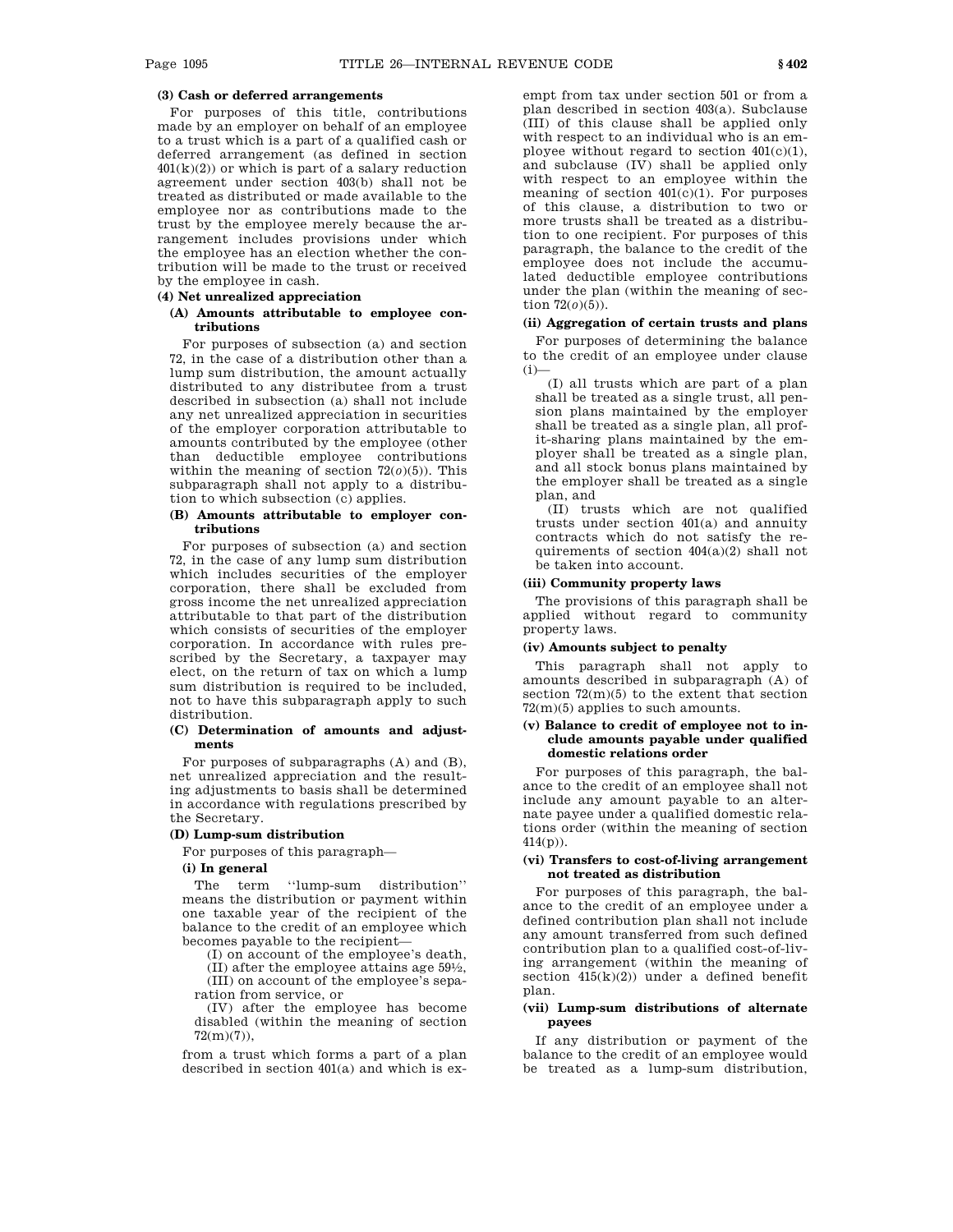then, for purposes of this paragraph, the payment under a qualified domestic relations order (within the meaning of section 414(p)) of the balance to the credit of an alternate payee who is the spouse or former spouse of the employee shall be treated as a lump-sum distribution. For purposes of this clause, the balance to the credit of the alternate payee shall not include any

# amount payable to the employee. **(E) Definitions relating to securities**

For purposes of this paragraph—

## **(i) Securities**

The term ''securities'' means only shares of stock and bonds or debentures issued by a corporation with interest coupons or in registered form.

### **(ii) Securities of the employer**

The term ''securities of the employer corporation'' includes securities of a parent or subsidiary corporation (as defined in subsections (e) and (f) of section 424) of the employer corporation.

## **[(5) Repealed. Pub. L. 104–188, title I, § 1401(b)(13), Aug. 20, 1996, 110 Stat. 1789]**

#### **(6) Direct trustee-to-trustee transfers**

Any amount transferred in a direct trusteeto-trustee transfer in accordance with section  $401(a)(31)$  shall not be includible in gross income for the taxable year of such transfer.

## **(f) Written explanation to recipients of distributions eligible for rollover treatment**

## **(1) In general**

The plan administrator of any plan shall, within a reasonable period of time before making an eligible rollover distribution, provide a written explanation to the recipient—

(A) of the provisions under which the recipient may have the distribution directly transferred to an eligible retirement plan and that the automatic distribution by direct transfer applies to certain distributions in accordance with section 401(a)(31)(B),

(B) of the provision which requires the withholding of tax on the distribution if it is not directly transferred to an eligible retirement plan,

(C) of the provisions under which the distribution will not be subject to tax if transferred to an eligible retirement plan within 60 days after the date on which the recipient received the distribution,

(D) if applicable, of the provisions of subsections (d) and (e) of this section, and

(E) of the provisions under which distributions from the eligible retirement plan receiving the distribution may be subject to restrictions and tax consequences which are different from those applicable to distributions from the plan making such distribution.

## **(2) Definitions**

For purposes of this subsection—

## **(A) Eligible rollover distribution**

The term ''eligible rollover distribution'' has the same meaning as when used in subsection (c) of this section, paragraph (4) of section 403(a), subparagraph (A) of section 403(b)(8), or subparagraph (A) of section 457(e)(16). Such term shall include any distribution to a designated beneficiary which would be treated as an eligible rollover distribution by reason of subsection  $(c)(11)$ , or section  $\frac{403(a)(4)(B)}{403(b)(8)(B)}$ , or 457(e)(16)(B), if the requirements of subsection (c)(11) were satisfied.

### **(B) Eligible retirement plan**

The term ''eligible retirement plan'' has the meaning given such term by subsection  $(c)(8)(B)$ .

# **(g) Limitation on exclusion for elective deferrals (1) In general**

### **(A) Limitation**

Notwithstanding subsections (e)(3) and  $(h)(1)(B)$ , the elective deferrals of any individual for any taxable year shall be included in such individual's gross income to the extent the amount of such deferrals for the taxable year exceeds the applicable dollar amount. The preceding sentence shall not apply to the portion of such excess as does not exceed the designated Roth contributions of the individual for the taxable year.

### **(B) Applicable dollar amount**

For purposes of subparagraph (A), the applicable dollar amount shall be the amount determined in accordance with the following table:

| For taxable years  | The applicable |
|--------------------|----------------|
| beginning in       | dollar amount: |
| calendar year:     |                |
|                    | \$11,000       |
|                    | \$12,000       |
|                    | \$13,000       |
|                    | \$14,000       |
| 2006 or thereafter | \$15.000       |

#### **(C) Catch-up contributions**

In addition to subparagraph (A), in the case of an eligible participant (as defined in section  $414(v)$ , gross income shall not include elective deferrals in excess of the applicable dollar amount under subparagraph (B) to the extent that the amount of such elective deferrals does not exceed the applicable dollar amount under section  $414(v)(2)(B)(i)$  for the taxable year (without regard to the treatment of the elective deferrals by an applicable employer plan under section 414(v)).

# **(2) Distribution of excess deferrals**

#### **(A) In general**

If any amount (hereinafter in this paragraph referred to as ''excess deferrals'') is included in the gross income of an individual under paragraph (1) (or would be included but for the last sentence thereof) for any taxable year—

(i) not later than the 1st March 1 following the close of the taxable year, the individual may allocate the amount of such excess deferrals among the plans under which the deferrals were made and may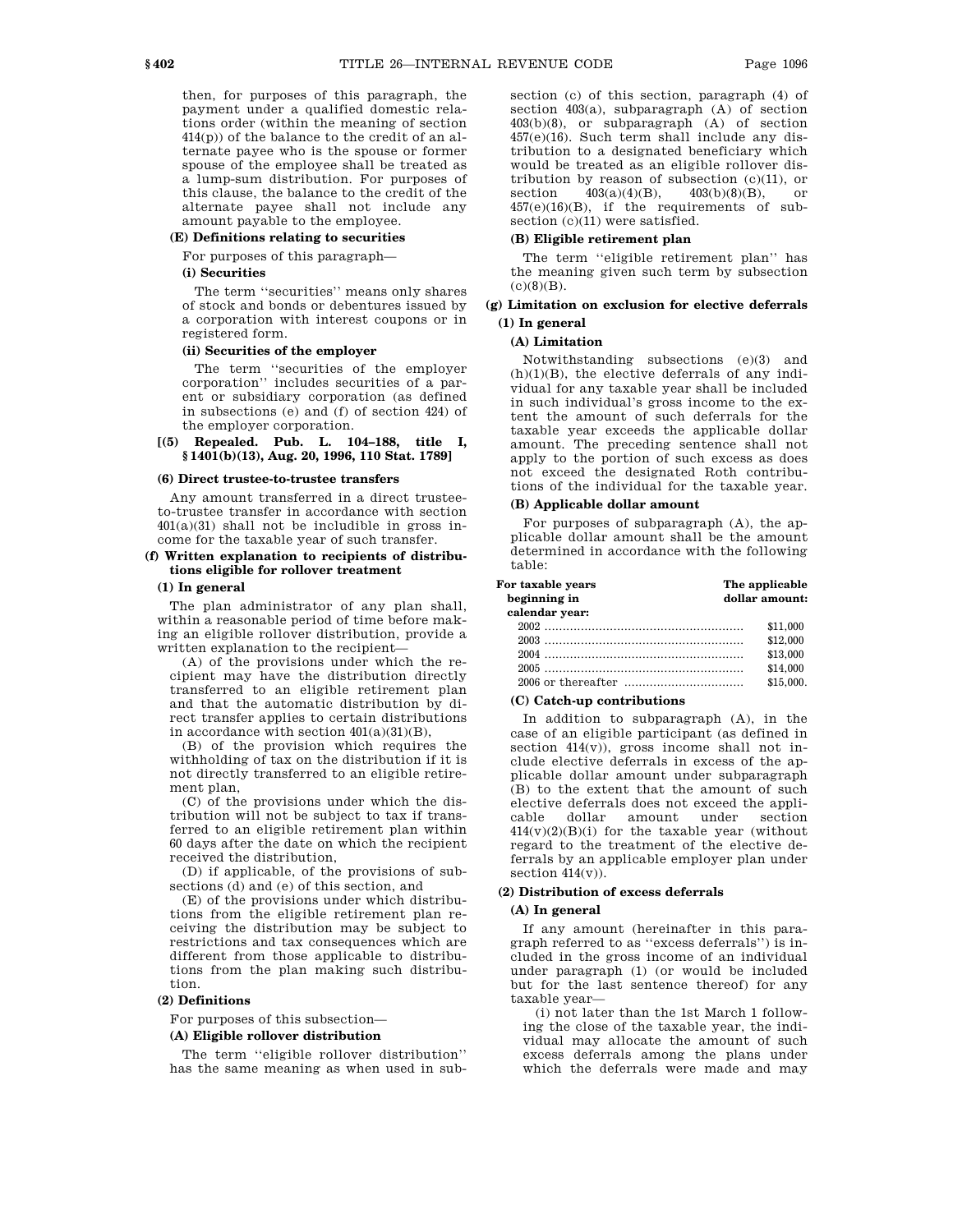notify each such plan of the portion allocated to it, and

(ii) not later than the 1st April 15 following the close of the taxable year, each such plan may distribute to the individual the amount allocated to it under clause (i) (and any income allocable to such amount through the end of such taxable year).

The distribution described in clause (ii) may be made notwithstanding any other provision of law.

### **(B) Treatment of distribution under section 401(k)**

Except to the extent provided under rules prescribed by the Secretary, notwithstanding the distribution of any portion of an excess deferral from a plan under subparagraph  $(A)(ii)$ , such portion shall, for purposes of applying section  $401(k)(3)(A)(ii)$ , be treated as an employer contribution.

#### **(C) Taxation of distribution**

In the case of a distribution to which subparagraph (A) applies—

(i) except as provided in clause (ii), such distribution shall not be included in gross income, and

(ii) any income on the excess deferral shall, for purposes of this chapter, be treated as earned and received in the taxable year in which such income is distributed.

No tax shall be imposed under section 72(t) on any distribution described in the preceding sentence.

#### **(D) Partial distributions**

If a plan distributes only a portion of any excess deferral and income allocable thereto, such portion shall be treated as having been distributed ratably from the excess deferral and the income.

#### **(3) Elective deferrals**

For purposes of this subsection, the term ''elective deferrals'' means, with respect to any taxable year, the sum of—

(A) any employer contribution under a qualified cash or deferred arrangement (as defined in section  $401(k)$  to the extent not includible in gross income for the taxable year under subsection (e)(3) (determined without regard to this subsection),

(B) any employer contribution to the extent not includible in gross income for the taxable year under subsection  $(h)(1)(B)$  (determined without regard to this subsection),

(C) any employer contribution to purchase an annuity contract under section 403(b) under a salary reduction agreement (within the meaning of section  $3121(a)(5)(D)$ , and

(D) any elective employer contribution under section  $408(p)(2)(A)(i)$ .

An employer contribution shall not be treated as an elective deferral described in subparagraph (C) if under the salary reduction agreement such contribution is made pursuant to a one-time irrevocable election made by the employee at the time of initial eligibility to participate in the agreement or is made pursuant to a similar arrangement involving a one-time irrevocable election specified in regulations.

# **(4) Cost-of-living adjustment**

In the case of taxable years beginning after December 31, 2006, the Secretary shall adjust the \$15,000 amount under paragraph (1)(B) at the same time and in the same manner as under section 415(d), except that the base period shall be the calendar quarter beginning July 1, 2005, and any increase under this paragraph which is not a multiple of \$500 shall be rounded to the next lowest multiple of \$500.

# **(5) Disregard of community property laws**

This subsection shall be applied without regard to community property laws.

#### **(6) Coordination with section 72**

For purposes of applying section 72, any amount includible in gross income for any taxable year under this subsection but which is not distributed from the plan during such taxable year shall not be treated as investment in the contract.

## **(7) Special rule for certain organizations (A) In general**

In the case of a qualified employee of a qualified organization, with respect to employer contributions described in paragraph (3)(C) made by such organization, the limitation of paragraph (1) for any taxable year shall be increased by whichever of the following is the least:

(i) \$3,000,

(ii) \$15,000 reduced by the sum of—

(I) the amounts not included in gross income for prior taxable years by reason of this paragraph, plus

(II) the aggregate amount of designated Roth contributions (as defined in section 402A(c)) permitted for prior taxable years by reason of this paragraph, or

(iii) the excess of \$5,000 multiplied by the number of years of service of the employee with the qualified organization over the employer contributions described in paragraph (3) made by the organization on behalf of such employee for prior taxable years (determined in the manner prescribed by the Secretary).

## **(B) Qualified organization**

For purposes of this paragraph, the term ''qualified organization'' means any educational organization, hospital, home health service agency, health and welfare service agency, church, or convention or association of churches. Such term includes any organization described in section 414(e)(3)(B)(ii). Terms used in this subparagraph shall have the same meaning as when used in section 415(c)(4) (as in effect before the enactment of the Economic Growth and Tax Relief Reconciliation Act of 2001).

### **(C) Qualified employee**

For purposes of this paragraph, the term ''qualified employee'' means any employee who has completed 15 years of service with the qualified organization.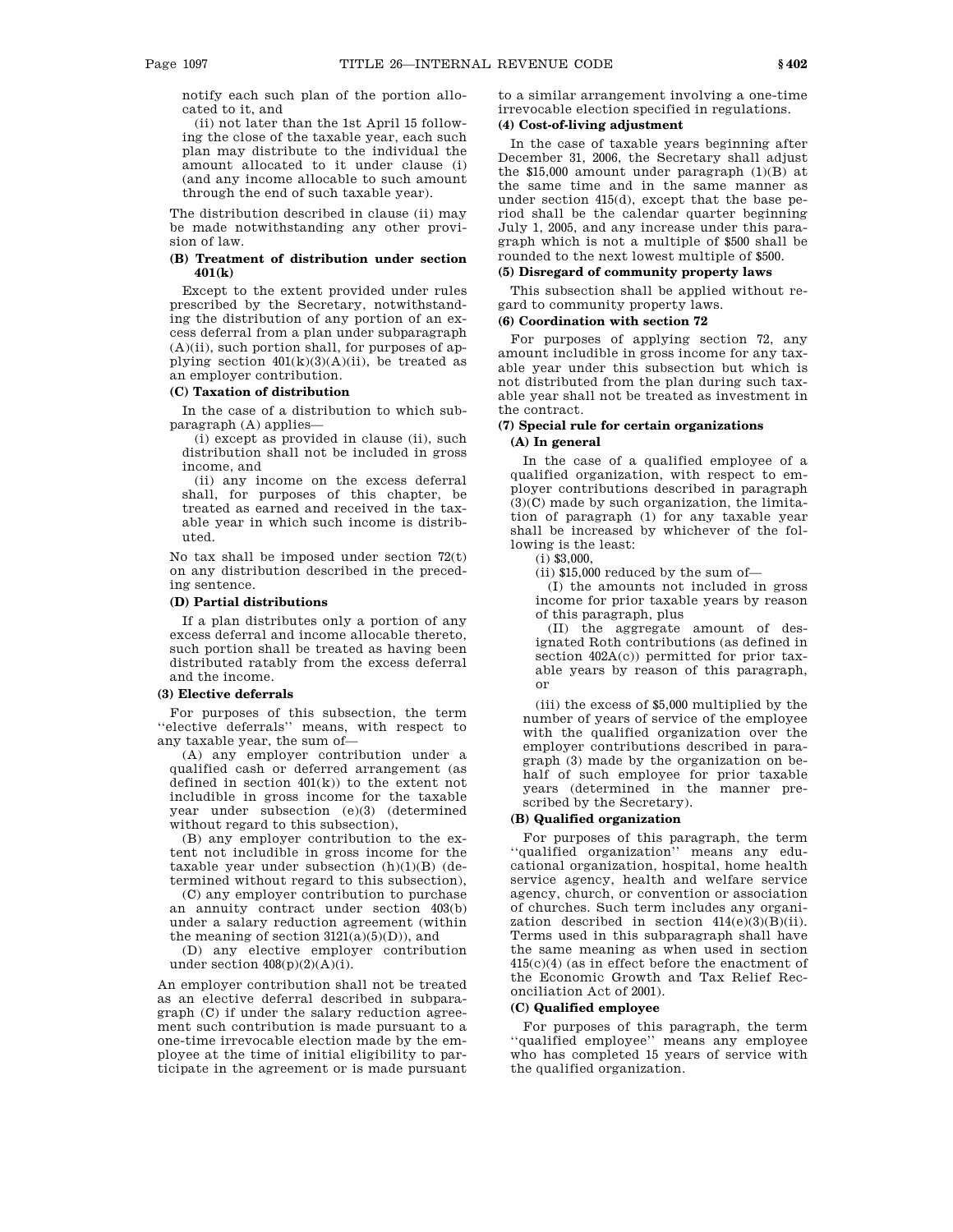### **(D) Years of service**

For purposes of this paragraph, the term ''years of service'' has the meaning given such term by section 403(b).

### **(8) Matching contributions on behalf of selfemployed individuals not treated as elective employer contributions**

Except as provided in section  $401(k)(3)(D)(ii)$ , any matching contribution described in section  $401(m)(4)(A)$  which is made on behalf of a self-employed individual (as defined in section 401(c)) shall not be treated as an elective employer contribution under a qualified cash or deferred arrangement (as defined in section  $401(k)$  for purposes of this title.

### **(h) Special rules for simplified employee pensions**

For purposes of this chapter—

#### **(1) In general**

Except as provided in paragraph (2), contributions made by an employer on behalf of an employee to an individual retirement plan pursuant to a simplified employee pension (as defined in section  $408(k)$ )—

(A) shall not be treated as distributed or made available to the employee or as contributions made by the employee, and

(B) if such contributions are made pursuant to an arrangement under section 408(k)(6) under which an employee may elect to have the employer make contributions to the simplified employee pension on behalf of the employee, shall not be treated as distributed or made available or as contributions made by the employee merely because the simplified employee pension includes provisions for such election.

#### **(2) Limitations on employer contributions**

Contributions made by an employer to a simplified employee pension with respect to an employee for any year shall be treated as distributed or made available to such employee and as contributions made by the employee to the extent such contributions exceed the lesser of—

(A) 25 percent of the compensation (within the meaning of section 414(s)) from such employer includible in the employee's gross income for the year (determined without regard to the employer contributions to the simplified employee pension), or

(B) the limitation in effect under section  $415(c)(1)(A)$ , reduced in the case of any highly compensated employee (within the meaning of section  $414(q)$ ) by the amount taken into account with respect to such employee under section  $408(k)(3)(D)$ .

### **(3) Distributions**

Any amount paid or distributed out of an individual retirement plan pursuant to a simplified employee pension shall be included in gross income by the payee or distributee, as the case may be, in accordance with the provisions of section 408(d).

# **(i) Treatment of self-employed individuals**

For purposes of this section, except as otherwise provided in subparagraph (A) of subsection  $(d)(4)$ ,<sup>1</sup> the term "employee" includes a self-employed individual (as defined in section  $401(c)(1)(B)$  and the employer of such individual shall be the person treated as his employer under section 401(c)(4).

# **(j) Effect of disposition of stock by plan on net unrealized appreciation**

# **(1) In general**

For purposes of subsection (e)(4), in the case of any transaction to which this subsection applies, the determination of net unrealized appreciation shall be made without regard to such transaction.

### **(2) Transaction to which subsection applies**

This subsection shall apply to any transaction in which—

(A) the plan trustee exchanges the plan's securities of the employer corporation for other such securities, or

(B) the plan trustee disposes of securities of the employer corporation and uses the proceeds of such disposition to acquire securities of the employer corporation within 90 days (or such longer period as the Secretary may prescribe), except that this subparagraph shall not apply to any employee with respect to whom a distribution of money was made during the period after such disposition and before such acquisition.

## **(k) Treatment of simple retirement accounts**

Rules similar to the rules of paragraphs (1) and (3) of subsection (h) shall apply to contributions and distributions with respect to a simple retirement account under section 408(p).

### **(***l***) Distributions from governmental plans for health and long-term care insurance**

## **(1) In general**

In the case of an employee who is an eligible retired public safety officer who makes the election described in paragraph (6) with respect to any taxable year of such employee, gross income of such employee for such taxable year does not include any distribution from an eligible retirement plan maintained by the employer described in paragraph  $(4)(B)$ to the extent that the aggregate amount of such distributions does not exceed the amount paid by such employee for qualified health insurance premiums for such taxable year.

### **(2) Limitation**

The amount which may be excluded from gross income for the taxable year by reason of paragraph (1) shall not exceed \$3,000.

## **(3) Distributions must otherwise be includible (A) In general**

An amount shall be treated as a distribution for purposes of paragraph (1) only to the extent that such amount would be includible in gross income without regard to paragraph (1).

#### **(B) Application of section 72**

Notwithstanding section 72, in determining the extent to which an amount is treated

<sup>1</sup>See References in Text note below.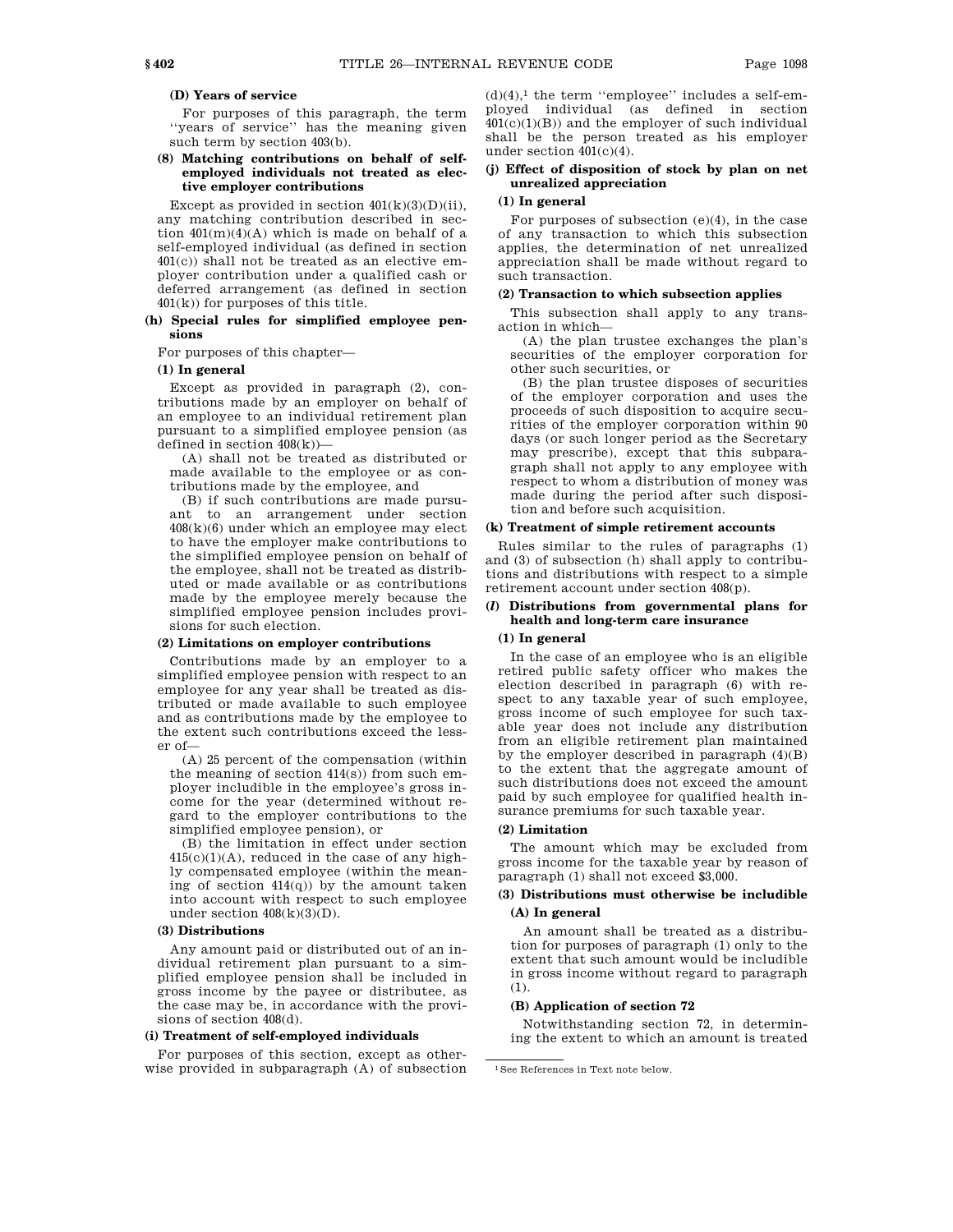as a distribution for purposes of subparagraph (A), the aggregate amounts distributed from an eligible retirement plan in a taxable year (up to the amount excluded under paragraph (1)) shall be treated as includible in gross income (without regard to subparagraph (A)) to the extent that such amount does not exceed the aggregate amount which would have been so includible if all amounts to the credit of the eligible public safety officer in all eligible retirement plans maintained by the employer described in paragraph (4)(B) were distributed during such taxable year and all such plans were treated as 1 contract for purposes of determining under section 72 the aggregate amount which would have been so includible. Proper adjustments shall be made in applying section 72 to other distributions in such taxable year and subsequent taxable years.

#### **(4) Definitions**

For purposes of this subsection—

### **(A) Eligible retirement plan**

For purposes of paragraph (1), the term ''eligible retirement plan'' means a governmental plan (within the meaning of section 414(d)) which is described in clause (iii), (iv),  $(v)$ , or  $(vi)$  of subsection  $(c)(8)(B)$ .

## **(B) Eligible retired public safety officer**

The term ''eligible retired public safety officer'' means an individual who, by reason of disability or attainment of normal retirement age, is separated from service as a public safety officer with the employer who maintains the eligible retirement plan from which distributions subject to paragraph (1) are made.

### **(C) Public safety officer**

The term ''public safety officer'' shall have the same meaning given such term by section 1204(9)(A) of the Omnibus Crime Control and Safe Streets Act of 1968 (42 U.S.C. 3796b(9)(A)).

### **(D) Qualified health insurance premiums**

The term ''qualified health insurance premiums'' means premiums for coverage for the eligible retired public safety officer, his spouse, and dependents (as defined in section 152), by an accident or health plan or qualified long-term care insurance contract (as defined in section 7702B(b)).

# **(5) Special rules**

For purposes of this subsection—

#### **(A) Direct payment to insurer required**

Paragraph (1) shall only apply to a distribution if payment of the premiums is made directly to the provider of the accident or health plan or qualified long-term care insurance contract by deduction from a distribution from the eligible retirement plan.

### **(B) Related plans treated as 1**

All eligible retirement plans of an employer shall be treated as a single plan.

### **(6) Election described**

# **(A) In general**

For purposes of paragraph (1), an election is described in this paragraph if the election is made by an employee after separation from service with respect to amounts not distributed from an eligible retirement plan to have amounts from such plan distributed in order to pay for qualified health insurance premiums.

# **(B) Special rule**

A plan shall not be treated as violating the requirements of section 401, or as engaging in a prohibited transaction for purposes of section 503(b), merely because it provides for an election with respect to amounts that are otherwise distributable under the plan or merely because of a distribution made pursuant to an election described in subparagraph (A).

### **(7) Coordination with medical expense deduction**

The amounts excluded from gross income under paragraph (1) shall not be taken into account under section 213.

### **(8) Coordination with deduction for health insurance costs of self-employed individuals**

The amounts excluded from gross income under paragraph (1) shall not be taken into account under section 162(*l*).

(Aug. 16, 1954, ch. 736, 68A Stat. 135; Pub. L. 86–437, §§1, 2(a), Apr. 22, 1960, 74 Stat. 79; Pub. L. 87–792, §4(c), Oct. 10, 1962, 76 Stat. 825; Pub. L. 88–272, title II, §§221(c)(1), 232(e)(1)–(3), Feb. 26, 1964, 78 Stat. 75, 111; Pub. L. 91–172, title III, §321(b)(1), title V, §515(a)(1), Dec. 30, 1969, 83 Stat. 590, 643; Pub. L. 93–406, title II, §§2002(g)(5), 2005(a), (b)(1), (c)(1), (2), Sept. 2, 1974, 88 Stat. 968, 987, 990, 991: Pub. L. 94–267, §1(a), Apr. 15, 1976, 90 Stat. 365; Pub. L. 94–455, title XIV, §1402(b)(1)(C), (2), title XV, §1512(a), title XIX, §§1901(a)(57)(A)–(C)(i), 1906(b)(13)(A), Oct. 4, 1976, 90 Stat. 1731, 1732, 1742, 1773, 1774, 1834; Pub. L. 95–30, title I, §102(b)(4), May 23, 1977, 91 Stat. 137; Pub. L. 95–458, §4(a), (c), Oct. 14, 1978, 92 Stat. 1257, 1259; Pub. L. 95–600, title I, §§101(d)(1), 135(b), 157(f)(1), (g)(1), (h)(1), Nov. 6, 1978, 92 Stat. 2770, 2787, 2806–2808; Pub. L. 96–222, title I, §101(a)(14)(C), (E)(i), Apr. 1, 1980, 94 Stat. 204, 205; Pub. L. 96–608, §2(a), Dec. 28, 1980, 94 Stat. 3551; Pub. L. 97–34, title III, §§311(b)(2), (3)(A), (c), 314(c)(1), Aug. 13, 1981, 95 Stat. 280, 286; Pub. L. 97–448, title I, §§101(b), 103(c)(7), (8)(A), (12)(D), Jan. 12, 1983, 96 Stat. 2366, 2376, 2377; Pub. L. 98–369, div. A, title IV, §491(c)(2), (d)(9)–(11), title V, §522(a)(1), (b)–(d)(8), title VII, §713(c)(3), title X, §1001(b)(3), (e), July 18, 1984, 98 Stat. 848, 849, 868–870, 957, 1011, 1012; Pub. L. 98–397, title II, §§204(c)(1), (3), (4), 207(a), Aug. 23, 1984, 98 Stat. 1448, 1449; Pub. L. 99–272, title XI, §11012(c), Apr. 7, 1986, 100 Stat. 260; Pub. L. 99–514, title I, §104(b)(5), title XI, §§1105(a), 1106(c)(2), 1108(b), 1112(c), 1121(c)(1), 1122(a), (b)(1)(A), (2), (e)(1), (2)(A), (g), title XVIII,  $\S$ [1852(a)(5)(A), (b)(1)–(7), (c)(5),  $1854(f)(2)$ ,  $1875(c)(1)(A)$ ,  $1898(a)(2)$ , (3),  $(c)(1)(A), (7)(A)(i), (e), Oct. 22, 1986, 100 Stat. 2105,$ 2417, 2423, 2432, 2444, 2465, 2466, 2469, 2470, 2865–2867, 2881, 2894, 2942, 2943, 2951, 2954, 2955;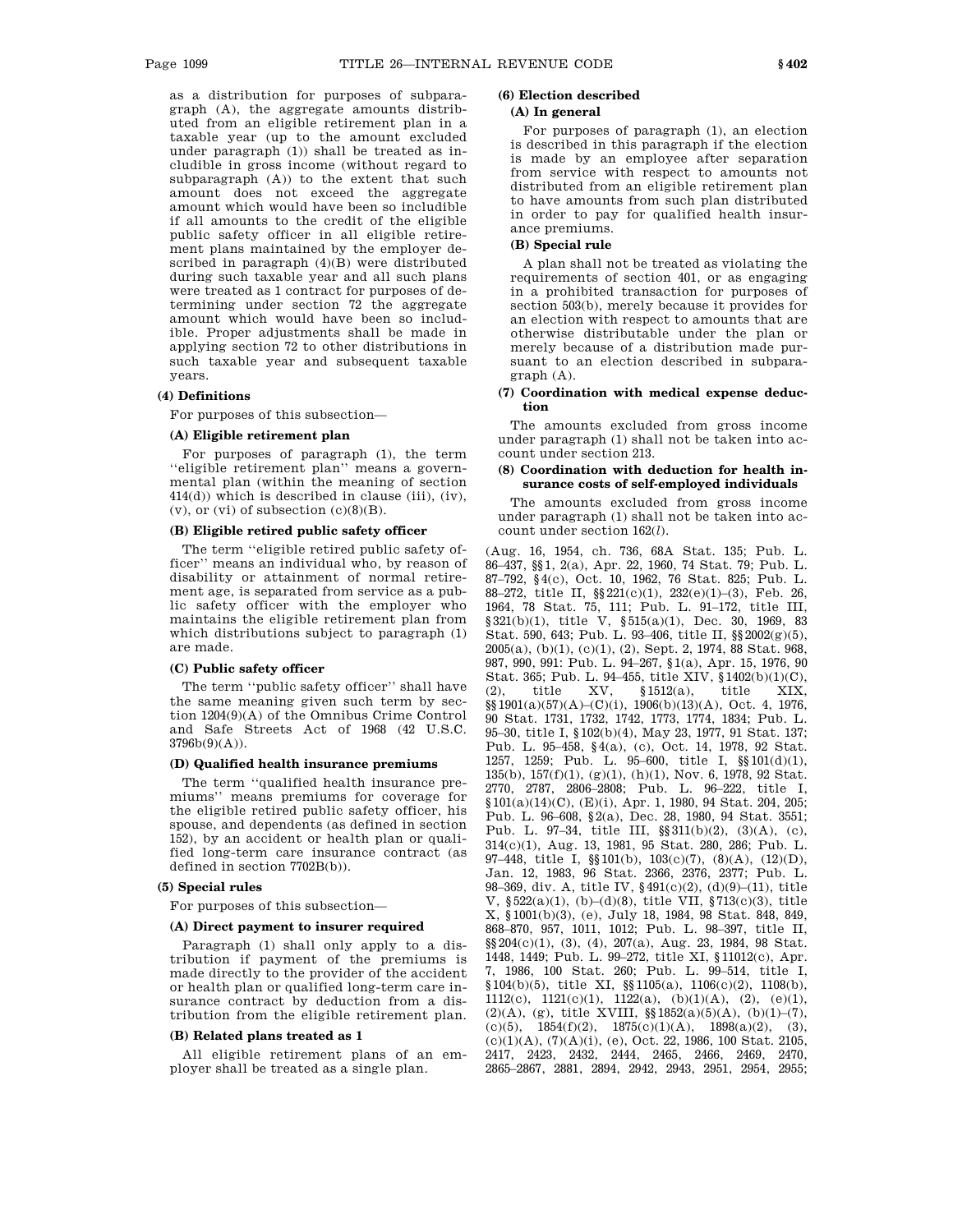Pub. L. 100–647, title I, §§1011(c)(1)–(6)(B), (11), (h)(4),  $1011A(a)(1)$ , (b)(4)(A)–(D), (5)–(8), (10), (c)(9), 1018(t)(8)(A), (C), (u)(1), (6), (7), title VI, §6068(a), Nov. 10, 1988, 102 Stat. 3457–3459, 3464, 3472–3474, 3476, 3589, 3590, 3703; Pub. L. 101–239, title VII, §7811(g)(2), (i)(13), Dec. 19, 1989, 103 Stat. 2409, 2411; Pub. L. 101–508, title XI, §11801(c)(9)(I), Nov. 5, 1990, 104 Stat. 1388-526; Pub. L.  $102-318$ , title V,  $\S521(a)$ ,  $(b)(9)-(11)$ , 522(c)(1), July 3, 1992, 106 Stat. 300, 310, 311, 315; Pub. L. 103–465, title VII, §732(c), Dec. 8, 1994, 108 Stat. 5005; Pub. L. 104–188, title I, §§1401(a)–(b)(2),  $(13)$ ,  $1421(b)(3)(A)$ ,  $(9)(B)$ ,  $1450(a)(2)$ ,  $1704(t)(68)$ , Aug. 20, 1996, 110 Stat. 1787–1789, 1796, 1798, 1814, 1891; Pub. L. 105–34, title XV, §1501(a), Aug. 5, 1997, 111 Stat. 1058; Pub. L. 105–206, title VI, §6005(c)(2)(A), July 22, 1998, 112 Stat. 800; Pub. L. 107–16, title VI,  $\frac{\$611(d)(1)-(3)(A)}{617(b)}$ , (c), 632(a)(3)(G), 636(b)(1), 641(a)(2)(A), (B), (b)(2)–(d), (e)(4)–(6), 643(a), 644(a), 657(b), June 7, 2001, 115 Stat. 97, 98, 105, 114, 117, 119–123, 136; Pub. L. 107–147, title IV, §411(*l*)(3), (*o*)(1), (p)(6), (q)(2), Mar. 9, 2002, 116 Stat. 47, 48, 51; Pub. L. 109–135, title IV, §407(a), Dec. 21, 2005, 119 Stat. 2635; Pub. L. 109–280, title VIII, §§822(a), 829(a)(1), 845(a), Aug. 17, 2006, 120 Stat. 998, 1001, 1013; Pub. L. 110–172, §8(a)(1), Dec. 29, 2007, 121 Stat. 2483; Pub. L. 110–458, title I, §§108(f)(1)–(2)(B), (j), 109(b)(3), title II, §201(b), Dec. 23, 2008, 122 Stat. 5109–5111, 5117.)

INFLATION ADJUSTED ITEMS FOR CERTAIN YEARS

*For inflation adjustment of certain items in this section, see Internal Revenue Notices listed in a table under section 401 of this title.*

#### REFERENCES IN TEXT

Section 415(c)(4) (as in effect before the enactment of the Economic Growth and Tax Relief Reconciliation Act of 2001), referred to in subsec.  $(g)(7)(B)$ , means section 415(c)(4) of this title prior to its repeal by Pub. L. 107–16, title VI, §632(a)(3)(E), June 7, 2001, 115 Stat. 114.

Subsection (d), referred to in subsec. (i), was amended generally by Pub. L. 104–188, title I, §1401(a), Aug. 20, 1996, 110 Stat. 1787, and as so amended, no longer contains a par. (4).

#### **AMENDMENTS**

2008—Subsec. (c)(4). Pub. L. 110–458, §201(b), inserted concluding provisions.

Subsec. (c)(11)(A). Pub. L. 110–458, §108(f)(1)(A), inserted "described in paragraph (8)(B)(iii)" after "eligible retirement plan'' in introductory provisions.

Subsec.  $(c)(11)(A)(i)$ . Pub. L. 110–458, §108 $(f)(2)(B)$ , struck out ''for purposes of this subsection'' after ''eligible rollover distribution''.

Subsec. (c)(11)(B). Pub. L. 110–458, §108(f)(1)(B), struck out ''trust'' before ''designated beneficiary''.

Subsec. (f)(2)(A). Pub. L. 110–458, §108(f)(2)(A), inserted at end ''Such term shall include any distribution to a designated beneficiary which would be treated as an eligible rollover distribution by reason of subsection (c)(11), or section  $403(a)(4)(B)$ ,  $403(b)(8)(B)$ , or  $457(e)(16)(B)$ , if the requirements of subsection  $(c)(11)$ were satisfied.''

Subsec. (g)(2)(A)(ii). Pub. L. 110–458, §109(b)(3), inserted "through the end of such taxable year" after ''such amount''.

Subsec. (*l*)(1). Pub. L. 110–458, §108(j)(1)(A), inserted ''maintained by the employer described in paragraph (4)(B)'' after ''an eligible retirement plan'' and struck out ''of the employee, his spouse, or dependents (as defined in section 152)'' after ''qualified health insurance premiums''.

Subsec. (*l*)(3)(B). Pub. L. 110–458, §108(j)(2), substituted ''all amounts to the credit of the eligible public safety officer in all eligible retirement plans maintained by the employer described in paragraph (4)(B) were distributed during such taxable year and all such plans were treated as 1 contract for purposes of determining under section 72 the aggregate amount which would have been so includible'' for ''all amounts distributed from all eligible retirement plans were treated as 1 contract for purposes of determining the inclusion of such distribution under section 72''.

Subsec. (*l*)(4)(D). Pub. L. 110–458, §108(j)(1)(B), inserted ''(as defined in section 152)'' after ''dependents'' and substituted "health plan" for "health insurance plan" Subsec. (*l*)(5)(A). Pub. L. 110–458, §108(j)(1)(C), sub-

stituted ''health plan'' for ''health insurance plan''. 2007—Subsec. (g)(7)(A)(ii)(II). Pub. L. 110–172 substituted ''permitted for prior taxable years by reason of this paragraph'' for ''for prior taxable years''. Amendment was executed to subsec.  $(g)(7)(A)(ii)$  as amended by Pub. L. 109–135,  $§$ 407(a)(1), as the probable intent of Congress, notwithstanding Pub. L. 110–172, §8(b), which provided that the amendment take effect as if included in the provisions of Pub. L. 107–16 to which it relates. See 2006 Amendment note and Effective Date of 2007 Amendment note below.

2006—Subsec. (c)(2)(A). Pub. L. 109–280, §822(a), which directed the amendment of section  $402(c)(2)(A)$  by substituting ''or to an annuity contract described in section 403(b) and such trust or contract provides for separate accounting'' for ''which is part of a plan which is a defined contribution plan and which agrees to separately account" and inserting "(and earnings thereon)" after ''so transferred'', without specifying the act to be amended, was executed to this section, which is section 402(c)(2)(A) of the Internal Revenue Code of 1986, to reflect the probable intent of Congress.

Subsec. (c)(11). Pub. L. 109–280, §829(a)(1), added par. (11).

Subsec. (*l*). Pub. L. 109–280, §845(a), added subsec. (*l*). 2005—Subsec. (g)(1)(A). Pub. L. 109–135, §407(a)(2), inserted ''to'' after ''shall not apply''. Subsec. (g)(7)(A)(ii). Pub. L. 109–135, §407(a)(1), amend-

ed cl. (ii) generally. Prior to amendment, cl. (ii) read as follows: ''\$15,000 reduced by amounts not included in gross income for prior taxable years by reason of this paragraph, or''.

2002—Subsec. (c)(2). Pub. L. 107–147, §411(q)(2), inserted at end: ''In the case of a transfer described in subparagraph (A) or (B), the amount transferred shall be treated as consisting first of the portion of such distribution that is includible in gross income (determined without regard to paragraph (1)).'' Subsec. (g)(1)(C). Pub. L. 107–147, §411(*o*)(1), added sub-

par. (C).

Subsec. (g)(7)(B). Pub. L. 107–147, §411(p)(6), substituted ''2001).'' for ''2001.''

Subsec. (h)(2)(A). Pub. L. 107–147, §411(*l*)(3), substituted ''25 percent'' for ''15 percent''. 2001—Subsec. (c)(2). Pub. L. 107–16, §643(a), inserted at

end ''The preceding sentence shall not apply to such distribution to the extent—

''(A) such portion is transferred in a direct trusteeto-trustee transfer to a qualified trust which is part of a plan which is a defined contribution plan and which agrees to separately account for amounts so transferred, including separately accounting for the portion of such distribution which is includible in gross income and the portion of such distribution which is not so includible, or

''(B) such portion is transferred to an eligible retirement plan described in clause (i) or (ii) of paragraph (8)(B).''

Subsec. (c)(3). Pub. L. 107–16, §644(a), reenacted heading without change and amended text generally. Prior to amendment, text read as follows: ''Paragraph (1) shall not apply to any transfer of a distribution made after the 60th day following the day on which the distributee received the property distributed.''

Subsec. (c)(4)(C). Pub. L.  $107-16$ , §636(b)(1), amended subpar. (C) generally. Prior to amendment, subpar. (C) read as follows: ''any hardship distribution described in section  $401(k)(2)(B)(i)(IV)$ .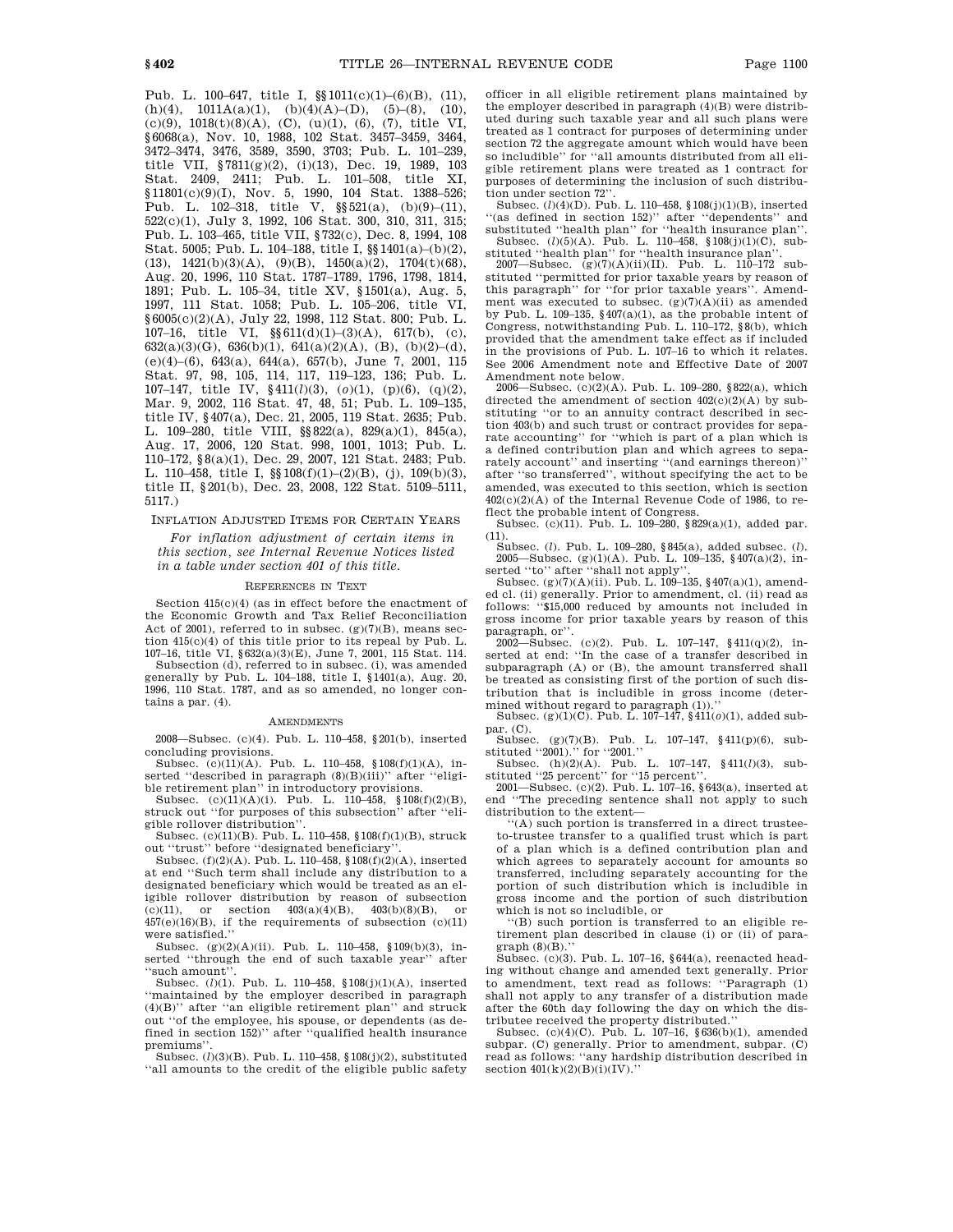Subsec. (c)(8)(B). Pub. L. 107–16, §617(c), inserted concluding provisions.

Subsec. (c)(8)(B)(v). Pub. L. 107–16, §641(a)(2)(A), added cl. (v).

Subsec. (c)(8)(B)(vi). Pub. L. 107–16, §641(b)(2), added cl. (vi).

Subsec. (c)(9). Pub. L. 107–16, §641(d), struck out before period at end ''; except that a trust or plan described in clause (iii) or  $(iv)$  of paragraph  $(8)(B)$  shall not be treated as an eligible retirement plan with respect to such distribution''.

Subsec. (c)(10). Pub. L. 107–16, §641(a)(2)(B), added par.  $(10).$ 

Subsec. (f)(1). Pub. L. 107–16, §641(e)(5), struck out ''from an eligible retirement plan'' after ''rollover distribution'' in introductory provisions.

Subsec. (f)(1)(A). Pub. L. 107–16, §657(b), inserted before comma at end ''and that the automatic distribution by direct transfer applies to certain distributions in accordance with section  $401(a)(31)(B)$ ".

Pub. L. 107–16, §641(e)(6), substituted ''an eligible retirement plan'' for ''another eligible retirement plan''. Subsec. (f)(1)(B). Pub. L. 107–16, §641(e)(6), substituted

''an eligible retirement plan'' for ''another eligible retirement plan''. Subsec. (f)(1)(E). Pub. L. 107–16, §641(c), added subpar.

(E). Subsec. (f)(2)(A). Pub. L. 107–16, §641(e)(4), substituted

'', paragraph (4) of section 403(a), subparagraph (A) of section 403(b)(8), or subparagraph (A) of section  $457(e)(16)$ " for "or paragraph (4) of section  $403(a)$ ".

Subsec. (g)(1). Pub. L. 107–16,  $\$ 611(d)(1), reenacted heading without change and amended text generally. Prior to amendment, text read as follows: ''Notwithstanding subsections  $(e)(3)$  and  $(h)(1)(B)$ , the elective deferrals of any individual for any taxable year shall be included in such individual's gross income to the extent the amount of such deferrals for the taxable year exceeds \$7,000.''

Subsec. (g)(1)(A). Pub. L. 107–16, title VI, §617(b)(1), inserted at end ''The preceding sentence shall not apply the portion of such excess as does not exceed the designated Roth contributions of the individual for the taxable year.

Subsec. (g)(2)(A). Pub. L. 107–16, title VI, §617(b)(2), inserted ''(or would be included but for the last sentence thereof)'' after ''paragraph (1)''.

Subsec. (g)(4). Pub. L. 107-16, §611(d)(3)(A), redesignated par. (5) as (4) and struck out heading and text of former par. (4). Text read as follows: ''The limitation under paragraph (1) shall be increased (but not to an amount in excess of \$9,500) by the amount of any employer contributions for the taxable year described in paragraph (3)(C).

Subsec. (g)(5). Pub. L. 107–16, §611(d)(3)(A), redesignated par. (6) as (5). Former par. (5) redesignated (4). Pub. L. 107–16, §611(d)(2), reenacted heading without

change and amended text generally. Prior to amendment, text read as follows: ''The Secretary shall adjust the \$7,000 amount under paragraph (1) at the same time and in the same manner as under section 415(d); except that any increase under this paragraph which is not a multiple of \$500 shall be rounded to the next lowest multiple of \$500.''

Subsec. (g)(6). Pub. L. 107–16, §611(d)(3)(A), redesignated par. (7) as (6). Former par. (6) redesignated (5). Subsec. (g)(7). Pub. L. 107–16, §611(d)(3)(A), redesig-

nated par. (8) as (7).

Subsec.  $(g)(7)(B)$ . Pub. L. 107–16, §632(a)(3)(G), inserted ''(as in effect before the enactment of the Economic Growth and Tax Relief Reconciliation Act of 2001'' before period at end.

Subsec. (g)(8), (9). Pub. L. 107–16, §611(d)(3)(A), redesignated par. (9) as (8). Former par. (8) redesignated (7). 1998—Subsec. (c)(4)(C). Pub. L. 105–206 added subpar.

(C). 1997—Subsec. (g)(9). Pub. L. 105–34 added par. (9).

1996—Subsec. (c)(10). Pub. L. 104–188, §1401(b)(2), struck out par. (10) which read as follows:

''(10) DENIAL OF AVERAGING FOR SUBSEQUENT DISTRIBU-TIONS.—If paragraph (1) applies to any distribution paid to any employee, paragraphs (1) and (3) of subsection (d) shall not apply to any distribution (paid after such distribution) of the balance to the credit of the employee under the plan under which the preceding distribution was made (or under any other plan which, under subsection (d)(4)(C), would be aggregated with such plan).'

Subsec. (d). Pub. L. 104–188, §1401(a), amended subsec. (d) generally, substituting provisions relating to taxability of beneficiary of certain foreign situs trusts for former provisions relating to tax on lump sum distributions.

Subsec. (e)(3). Pub. L. 104–188, §1450(a)(2), inserted ''or which is part of a salary reduction agreement under section  $403(b)$ " after "section  $401(k)(2)$ )

Subsec. (e)(4)(D). Pub. L. 104–188, §1401(b)(1), amended subpar. (D) generally. Prior to amendment, subpar. (D) read as follows:

''(D) LUMP SUM DISTRIBUTION.—For purposes of this paragraph, the term 'lump sum distribution' has the meaning given such term by subsection (d)(4)(A) (without regard to subsection  $(d)(4)(F)$ .

Subsec. (e)(5). Pub. L. 104–188, §1401(b)(13), struck out

par. (5) which read as follows:<br>
"(5) TAXABILITY OF BENEFICIARY OF CERTAIN FOREIGN SITUS TRUSTS.—For purposes of subsections (a), (b), and (c), a stock bonus, pension, or profit-sharing trust which would qualify for exemption from tax under section 501(a) except for the fact that it is a trust created or organized outside the United States shall be treated as if it were a trust exempt from tax under section  $501(a)$ .

Subsec. (g)(3)(A). Pub. L. 104–188, §1704(t)(68), substituted "subsection (e)(3)" for "subsection (a)(8)".<br>Subsec. (g)(3)(D). Pub. L. 104–188, §1421(b)(9)(B), added

subpar. (D).

Subsec. (k). Pub. L. 104–188, §1421(b)(3)(A), added subsec.  $(k)$ .

1994—Subsec. (g)(5). Pub. L. 103–465 inserted before period at end ''; except that any increase under this paragraph which is not a multiple of \$500 shall be rounded to the next lowest multiple of \$500''.

1992—Subsecs. (a) to (d). Pub. L. 102–318, §521(a), amended subsecs. (a) to (d) generally, substituting present provisions for former provisions which in subsec. (a) related to taxability of beneficiaries of exempt trusts, in subsec. (b) related to taxability of beneficiaries of nonexempt trusts, in subsec. (c) related to taxability of beneficiaries of certain foreign situs trusts, and subsec. (d) which had been previously repealed.

Subsec. (e). Pub. L. 102–318, §521, amended subsec. (e) generally, substituting provisions relating to other rules applicable to exempt trusts for provisions relat-

ing to tax on lump sum distributions. Subsec. (e)(6). Pub. L. 102–318, §522(c)(1), added par. (6).

Subsec. (f). Pub. L. 102-318,  $\S 521(a)$ , amended subsec. (f) generally, substituting present provisions for provisions requiring a different time when explanation was to be provided and a different content of explanation to be given and using different definitions for ''eligible rollover distribution'' and ''eligible retirement plan''.

Subsec.  $(g)(1)$ . Pub. L. 102–318,  $\S 521(b)(9)$ , substituted "subsections  $(e)(3)$ " for "subsections  $(a)(8)$ "

Subsec. (i). Pub. L. 102–318, §521(b)(10), substituted "subsection  $(d)(4)$ " for "subsection  $(e)(4)$ "

Subsec. (j)(1). Pub. L. 102–318, §521(b)(11), substituted  $\begin{array}{ll}\n\text{``(e)(4)''} for \text{``(a)(1) or (e)(4)(J)''.} \\
\text{1990—Subsec.} & \text{(a)(3)(B).} \qquad \text{Pub.} \qquad \text{L.} \qquad \text{101-508,} \n\end{array}$ 

§11801(c)(9)(I)(i), substituted ''section 424'' for ''section  $425'$ 

Subsec. (a)(6)(B)(i). Pub. L. 101–508, §11801(c)(9)(I)(ii), substituted "section  $424(f)$ " for "section  $425(f)$ ".

1989—Subsec. (e)(7). Pub. L. 101–239, §7811(i)(13), added par. (7).

Subsec. (g)(3). Pub. L. 101–239, §7811(g)(2), inserted ''involving a one-time irrevocable election'' after ''similar arrangement'' in last sentence.

1988—Subsec. (a)(1). Pub. L. 100–647, §1011A(b)(8)(A), substituted ''paragraph (4)'' for ''paragraphs (2) and  $(4)$ <sup>"</sup>.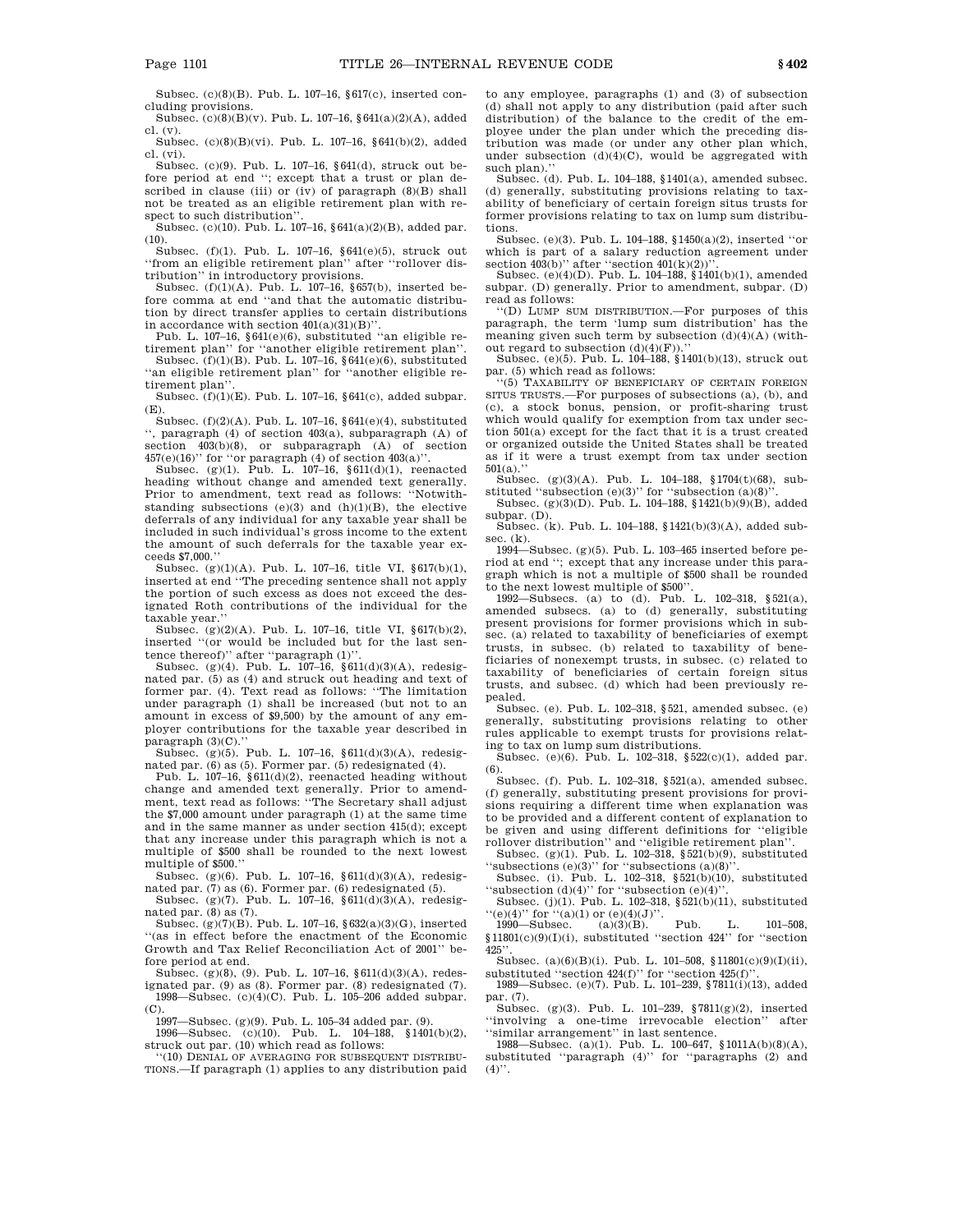Subsec. (a)(4). Pub. L. 100–647, §1011A(b)(8)(B), struck out ''or (2)'' after ''under paragraph (1)''.

Subsec. (a)(5)(D)(i). Pub. L. 100–647, §1011A(b)(4)(C), inserted at end ''Any distribution described in section  $401(a)(28)(B)(ii)$  shall be treated as meeting the requirements of subclauses (I) and (II).''

Pub. L. 100–647, §1011A(b)(4)(A), repealed amendment by Pub. L. 99–514, §1122(e)(1), which had amended cl. (i) generally, and provided that the Internal Revenue Code of 1986 shall be applied and administered as if such amendment had not been enacted. See 1986 Amendment note and Effective Date of 1988 Amendment note below.

Subsec. (a)(5)(D)(i)(I). Pub. L. 100–647, §1011A(b)(4)(B), inserted ''is payable as provided in clause (i), (iii), or (iv) of subsection  $(e)(4)(A)$  (without regard to the second sentence thereof) and'' after ''(I) such distribution''.

Subsec. (a)(5)(D)(iii). Pub. L. 100–647, §1011A(b)(4)(D), struck out ''10-year'' after ''Denial of'' in heading.

Subsec. (a)(5)(F). Pub. L. 100–647, §1011A(a)(1), substituted ''resulting in any portion of a distribution being excluded from gross income under subparagraph (A)'' for ''described in subparagraph (A)''.

Subsec. (a)(6)(C). Pub. L.  $100-647$ , §1011A(b)(8)(C), struck out ''paragraph (2) of subsection (a), and'' after 'paragraph (5)(A) applies,'

Subsec. (a)(6)(E)(ii). Pub. L. 100–647, §1011A(b)(8)(D), substituted ''then paragraphs (1) and (3) of subsection (e) shall'' for ''then paragraph (2) of subsection (a), and paragraphs (1) and (3) of subsection (e), shall'

Subsec. (a)(6)(G). Pub. L. 100–647, §1018(t)(8)(A), redesignated subpar. (G), relating to treatment of potential future vesting, as (I).

Subsec. (a)(6)(H)(ii). Pub. L. 100–647, §1011A(b)(5), inserted at end ''A deposit shall not be treated as a frozen deposit unless on at least 1 day during the 60-day period described in paragraph (5)(C) (without regard to this subparagraph) such deposit is described in the preceding sentence.''

Subsec. (a)(6)(I). Pub. L. 100–647, §1018(t)(8)(A), redesignated subpar. (G), relating to treatment of potential future vesting, as (I).

Subsec. (b)(2)(A). Pub. L. 100–647, §1011(h)(4), added subpar. (A) and struck out former subpar. (A) which related to trust which is not exempt from tax under section 501(a) because plan fails to meet requirements of section 410(b).

Subsec. (b)(2)(B). Pub. L. 100–647, §1011(h)(4), added subpar. (B) and struck out former subpar. (B) which related to failure of plan to meet requirements of section 410(b) for more than 1 taxable year.

Subsec. (e)(1)(A). Pub. L.  $100-647$ ,  $$1011A(b)(8)(E)$ , struck out "ordinary income portion of a" after "subparagraph (B)) on the'

Subsec. (e)(1)(B). Pub. L. 100–647, §1011A(b)(10), inserted at end ''For purposes of the preceding sentence, in determining the amount of tax under section 1(c), section 1(g) shall be applied without regard to paragraph (2)(B) thereof.''

Pub. L. 100–647, §1018(u)(1), made technical correction to directory language of Pub. L. 99–514, §104(b)(5). See 1986 Amendment note below.

Pub. L. 100–647, §1018(u)(6), related to execution of amendment by Pub. L. 99–514, §1122(b)(2)(B), see 1986 Amendment note below.

Subsec. (e)(3). Pub. L. 100–647, §1018(u)(7), related to execution of amendment by Pub. L. 99–514,  $$1122(b)(2)(C)$ , see 1986 Amendment note below.

Subsec. (e)(4)(A). Pub. L. 100–647, §1011A(b)(8)(F), in concluding provisions, substituted ''A'' for ''Except for purposes of subsection (a)(2) and section  $403(a)(2)$ , a'' and struck out ''subsection (a)(2) of this section, and subsection (a)(2) of section 403,'' before ''the balance to''.

Subsec. (e)(4)(B)(i). Pub. L. 100–647, §1011A(b)(6), substituted ''employee'' for ''taxpayer''.

Subsec. (e)(4)(I). Pub. L. 100–647, §1011A(c)(9), struck out ''clause (ii) of'' after ''amounts described in''.

Subsec. (e)(4)(J). Pub. L. 100–647, §1011A(b)(7), amended last sentence generally. Prior to amendment, last sentence read as follows: ''To the extent provided by the Secretary, a taxpayer may elect before any distribution not to have this paragraph apply with respect to such distribution.''

Subsec. (e)(4)(L). Pub. L. 100–647, §1011A(b)(8)(G), struck out subpar. (L) which related to election to

treat pre-1974 participation as post-1973 participation. Subsec. (e)(4)(M). Pub. L. 100–647, §1011A(b)(8)(H), struck out '', subsection (a)(2) of this section, and section 403(a)(2)'' after ''of this subsection''.

Subsec.  $(e)(4)(0)$ . Pub. L. 100–647, §6068(a), added subpar. (O).

Subsec. (e)(5). Pub. L. 100–647, §1011A(b)(8)(I), struck out ''and paragraph (2) of subsection (a)'' after ''of this subsection''.

Subsec. (e)(6)(C). Pub. L. 100–647, §1011A(b)(8)(J), amended subpar. (C) generally. Prior to amendment, subpar. (C) read as follows: ''For purposes of this paragraph, special lump sum treatment applies to any distribution if any portion of such distribution—

'(i) is taxed under this subsection by reason of an election under paragraph (4)(B), or

'(ii) is treated as long-term capital gain under subsection (a)(2) of this section or section  $403(a)(2)$ ."

Subsec. (f)(1). Pub. L. 100–647, §1018(t)(8)(C), substituted ''an eligible'' for ''a eligible''.

Subsec. (g). Pub. L. 100-647, §1011(c)(6)(B), redesignated subsec. (g), relating to effect of disposition of stock by plan on net unrealized appreciation, as (j).

Pub. L. 100–647, §1011(c)(6)(A), redesignated subsec. (g), relating to treatment of self-employed individuals, as (i).

Subsec. (g)(2). Pub. L. 100–647, §1011(c)(2), substituted ''Distribution'' for ''Required distribution'' in heading. Subsec. (g)(2)(C). Pub. L. 100–647, §1011(c)(1), struck

out "(and no tax shall be imposed under section  $72(t)$ )" after ''in gross income'', in cl. (i), substituted ''such income is distributed'' for ''such excess deferral is made'' in cl. (ii), and inserted at end ''No tax shall be imposed under section 72(t) on any distribution described in the preceding sentence.'

Subsec. (g)(2)(D). Pub. L. 100–647, §1011(c)(3), added subpar. (D).

Subsec. (g)(3). Pub. L. 100–647, §1011(c)(4), substituted ''this subsection'' for ''this paragraph''.

Pub. L. 100–647, §1011(c)(11), inserted at end ''An employer contribution shall not be treated as an elective deferral described in subparagraph (C) if under the salary reduction agreement such contribution is made pursuant to a one-time irrevocable election made by the employee at the time of initial eligibility to participate in the agreement or is made pursuant to a similar arrangement specified in regulations.

Subsec.  $(g)(8)(A)(iii)$ . Pub. L.  $100-647$ , §1011(c)(5)(A), inserted ''(determined in the manner prescribed by the Secretary)'' after ''prior taxable years''.

Subsec. (g)(8)(D). Pub. L. 100–647, §1011(c)(5)(B), added subpar. (D).

Subsec. (i). Pub. L. 100–647, §1011(c)(6)(A), redesignated subsec. (g), relating to treatment of self-employed individuals, as (i).

Subsec. (j). Pub. L. 100–647, §1011(c)(6)(B), redesignated subsec. (g), relating to effect of disposition of stock by plan on net unrealized appreciation, as (j).

1986—Subsec. (a)(2). Pub. L. 99–514, §1122(b)(1)(A), struck out par. (2) relating to capital gains treatment for portion of lump sum distribution.

Subsec. (a)(5)(D)(i). Pub. L. 99-514, §1122(e)(1), amended cl. (i) generally, to read as follows: ''Subparagraph (A) shall apply to a partial distribution only if the employee elects to have subparagraph (A) apply to such distribution and such distribution would be a lump sum distribution if subsection (e)(4)(A) were applied—

''(I) by substituting '50 percent of the balance to the credit of an employee' for 'the balance to the credit of an employee',

''(II) without regard to clause (ii) thereof, the second sentence thereof, and subparagraph (B) of subsection (e)(4).

Any distribution described in section 401(a)(28)(B)(ii) shall be treated as meeting the requirements of this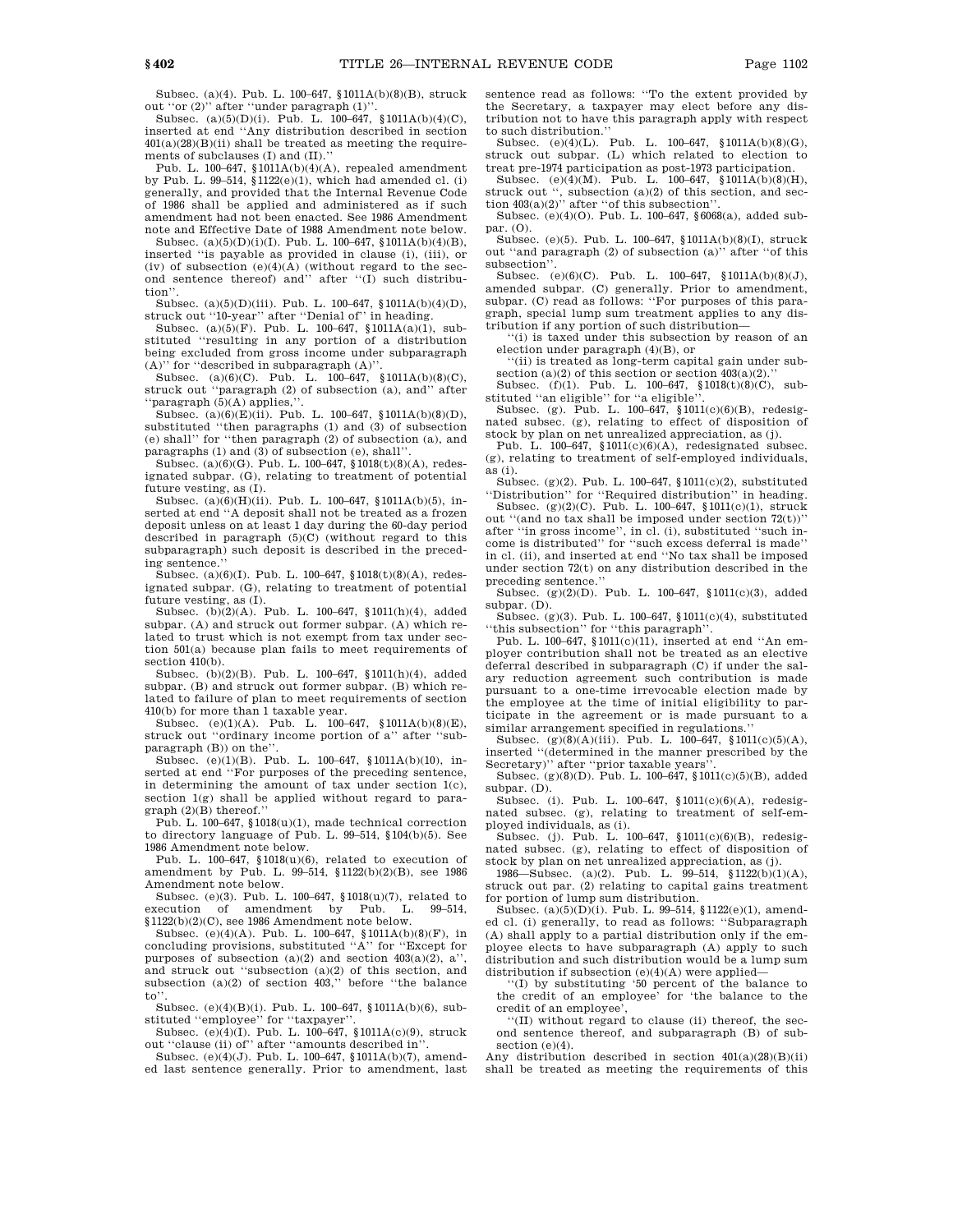clause.'' This amendment was repealed by Pub. L. 100–647, §1011A(b)(4)(A). See 1988 Amendment note above.

Pub. L. 99–514, §1852(b)(2), inserted at end ''For purposes of subclause (I), the balance to the credit of the employee shall not include any accumulated deductible employee contributions (within the meaning of section 72(*o*)(5)).''

Subsec. (a)(5)(D)(ii). Pub. L. 99–514, §1852(b)(5), substituted ''a trust or plan described in subclause (III) or (IV)" for "a plan described in subclause (IV) or  $(V)$ ".

Subsec. (a)(5)(D)(iii). Pub. L. 99–514, §1122(b)(2)(A), struck out ''and capital gains treatment'' in heading and amended text generally. Prior to amendment, cl. (iii) read as follows: ''If an election under clause (i) is made with respect to any partial distribution paid to any employee—

'(I) paragraph (2) of this subsection,

''(II) paragraphs (1) and (3) of subsection (e), and

''(III) paragraph (2) of section 403(a),

shall not apply to any distribution (paid after such partial distribution) of the balance to the credit of such employee under the plan under which such partial distribution was made (or under any other plan which, under subsection (e)(4)(C), would be aggregated with such plan).''

Subsec. (a)(5)(E)(v). Pub. L. 99–514, §1852(b)(1), substituted ''of all or any portion of'' for ''of any portion of''.

Subsec. (a)(5)(F). Pub. L. 99–514, §1121(c)(1), amended subpar. (F) generally. Prior to amendment, subpar. (F) heading read ''Special rules'' and text read as follows: ''(i) Transfer treated as rollover contribution under section 408

''For purposes of this title, a transfer resulting in any portion of a distribution being excluded from gross income under subparagraph (A) to an eligible retirement plan described in subclause (I) or (II) of subparagraph (E)(iv) shall be treated as a rollover contribution described in section  $408(d)(3)$ .

''(ii) 5-percent owners

'An eligible retirement plan described in subclause (III) or (IV) of subparagraph (E)(iv) shall not be treated as an eligible retirement plan for the transfer of a distribution if the employee is a 5-percent owner at the time such distribution is made. For purposes of the preceding sentence, the term '5-percent owner' means any individual who is a 5-percent owner (as defined in section  $416(i)(1)(B)$  at any time during the 5 plan years preceding the plan year in which the distribution is made.''

Pub. L. 99–514, §1852(b)(6), in cl. (i) substituted ''a transfer resulting in any portion of a distribution being excluded from gross income under subparagraph  $(A)$ <sup>"</sup> for "a transfer described in subparagraph  $(\mathtt{A})$  "

Pub. L. 99–514, §1875(c)(1)(A), amended cl. (ii) generally. Prior to amendment, cl. (ii), key employees, read as follows: ''An eligible retirement plan described in subclause (III) or  $({\rm IV})$  of subparagraph  $({\rm E})(\rm iv)$  shall not be treated as an eligible retirement plan for the transfer of a distribution if any part of the distribution is attributable to contributions made on behalf of the employee while he was a key employee in a top-heavy plan. For purposes of the preceding sentence, the terms 'key employee' and 'top-heavy plan' have the same respective meanings as when used in section 416.

Subsec. (a)(5)(G). Pub. L. 99–514, §1852(a)(5)(A), added subpar. (G).

Subsec.  $(a)(6)(D)(v)$ . Pub. L. 99-514, §1852(b)(7), substituted  $''(7)$ " for  $''(7)(B)$ "

Subsec. (a)(6)(F). Pub. L. 99–514, §1898(c)(7)(A)(i), substituted "paragraph  $(5)$ " for "paragraph  $(5)(A)$ "

Subsec. (a)(6)(G). Pub. L. 99–514, §1898(a)(3), added subpar. (G) relating to treatment of potential future vesting.

Pub. L. 99–272 added subpar. (G) relating to payments from certain pension plan termination trusts.

Subsec. (a)(6)(H). Pub. L. 99–514, §1122(e)(2)(A), added subpar. (H).

Subsec. (a)(7). Pub. L. 99–514, §1852(b)(4), inserted ''; except that a trust or plan described in subclause (III) or (IV) of paragraph (5)(E)(iv) shall not be treated as an eligible retirement plan with respect to such distribution'' after ''the spouse were the employee''.

Subsec. (a)(9). Pub. L. 99-514,  $$1898C(t)(1)(A)$ , substituted ''any alternate payee who is the spouse or former spouse of the participant shall be treated'' for ''the alternate payee shall be treated''.

Subsec. (b). Pub. L. 99–514, §1112(c), designated existing provisions as par. (1), inserted par. (1) heading, and added par. (2). Pub. L. 99–514, §1852(c)(5), substituted ''section

 $72(e)(5)$ " for "section  $72(e)(1)$ ".<br>Subsec. (e)(1)(B). Pub. L. 99–514, §1122(b)(2)(B), and

Pub. L. 100–647,  $$1018(u)(6)$ , redesignated subpar. (C) as (B), substituted ''Amount of tax'' for ''Initial separate tax'' in heading and ''The amount of tax imposed by subparagraph (A)'' for ''The initial separate tax'', and struck out former subpar. (B) which related to computation of tax on lump sum distributions.

Pub. L. 99–514, §104(b)(5), as amended by Pub. L. 100–647, §1018(u)(1), struck out ''the zero bracket amount applicable to such individual for the taxable year plus" after "amount equal to". after "amount equal to".

Pub. L. 99-514,  $1122(a)(2)(A)$ , (B), substituted "5" for " $10$ " and "'/<sub>5</sub>" for "one-tenth".<br>Subsec. (e)(1)(C) to (E). Pub. L. 99-514,

 $$1122(b)(2)(B)(i)$ , redesignated subpars. (C) to (E) as (B) to (D), respectively.

Subsec. (e)(3). Pub. L. 99–514, §1122(b)(2)(C), and Pub. L. 100-647, §1018(u)(7), substituted ''total taxable amount'' for ''ordinary income portion''.

Subsec. (e)(4)(B). Pub. L. 99–514, §1122(a)(1), amended subpar. (B) generally. Prior to amendment, subpar. (B) read as follows: ''For purposes of this section and section 403, no amount which is not an annuity contract may be treated as a lump sum distribution under subparagraph (A) unless the taxpayer elects for the taxable year to have all such amounts received during such year so treated at the time and in the manner provided under regulations prescribed by the Secretary. Not more than one election may be made under this subparagraph with respect to any individual after such individual has attained age 591 ⁄2. No election may be made under this subparagraph by any taxpayer other than an individual, an estate, or a trust. In the case of a lump sum distribution made with respect to an employee to two or more trusts, the election under this subparagraph shall be made by the personal representative of the employee.''

Subsec. (e)(4)(E). Pub. L. 99–514, §1122(b)(2)(D), struck out subpar. (E) defining ''ordinary income portion'' with respect to a lump sum distribution.

Subsec. (e)(4)(F). Pub. L. 99–514, §1852(b)(3)(B), struck out subpar. (F) defining ''employee''. See subsec. (g) of this section relating to treatment of self-employed individuals.

Subsec. (e)(4)(H). Pub. L. 99–514, §1122(b)(2)(E), struck out ''(but not for purposes of subsection (a)(2) or section  $403(a)(2)(A))$ " after "For purposes of this subsection''.

Subsec. (e)(4)(J). Pub. L. 99–514, §1122(g), inserted at end ''To the extent provided by the Secretary, a taxpayer may elect before any distribution not to have this paragraph apply with respect to such distribution.

Subsec. (e)(4)(N). Pub. L. 99–514, §1106(c)(2), added subpar. (N).

Subsec. (e)(6). Pub. L. 99–514, §1898(a)(2), added par. (6).

Subsec. (f)(1). Pub. L. 99–514, §1898(e)(1), substituted ''eligible rollover distribution'' for ''qualifying rollover distribution''.

Subsec. (f)(2). Pub. L. 99–514, §1898(e)(2), amended par. (2) generally. Prior to amendment, par. (2) read as follows: ''For purposes of this subsection, the terms 'qualifying rollover distribution' and 'eligible retirement plan' have the respective meanings given such terms by subsection  $(a)(5)(E)$ ."

Subsec. (g). Pub. L. 99–514, §1854(f)(2), added subsec. (g) relating to effect of disposition of stock by plan on net unrealized appreciation.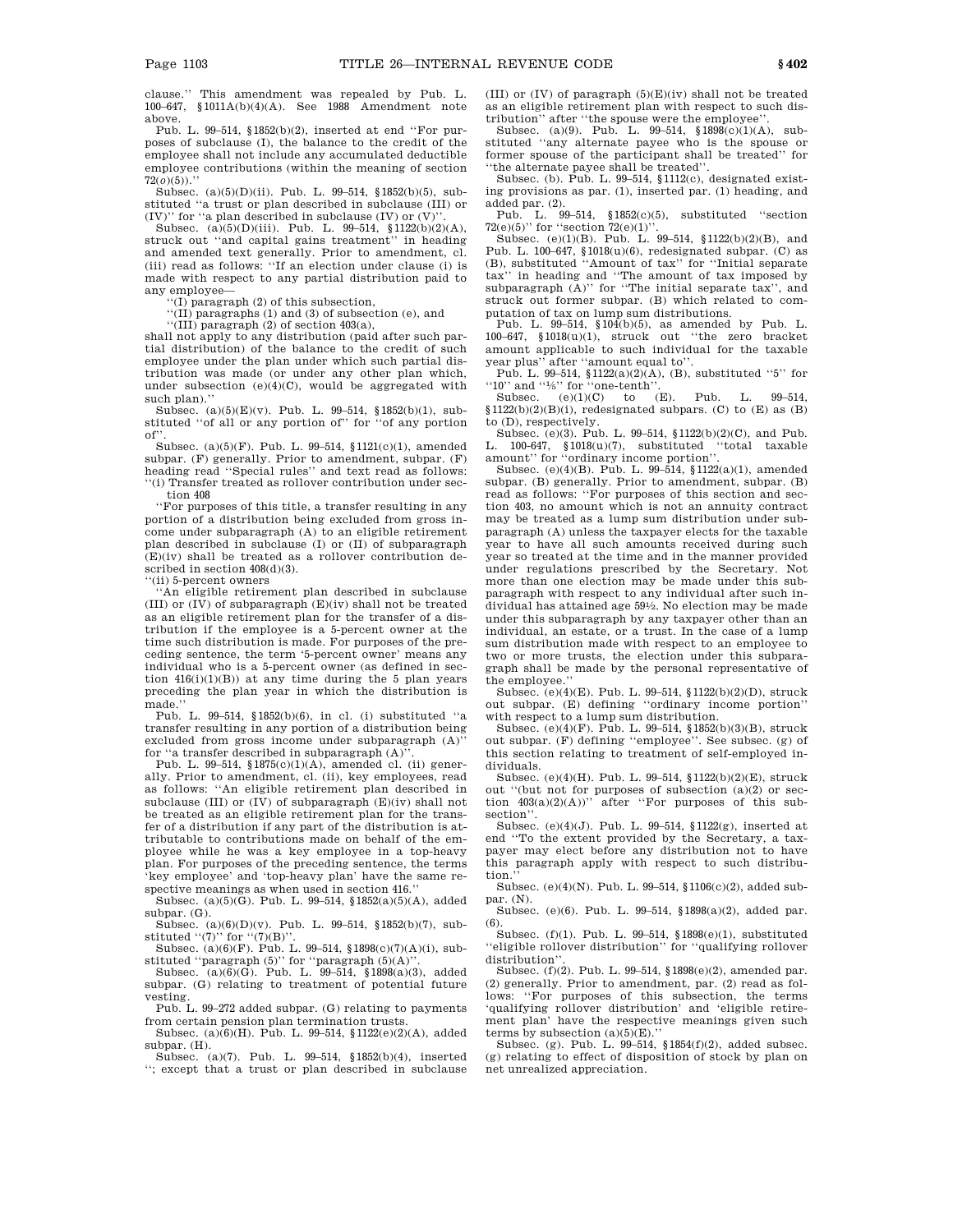Pub. L. 99–514, §1852(b)(3)(A), added subsec. (g) relating to treatment of self-employed individuals.

Pub. L. 99–514, §1105(a), added subsec. (g) relating to limitation on exclusion for elective deferrals.

Subsec. (h). Pub. L. 99–514, §1108(b), added subsec. (h). 1984—Subsec. (a)(2). Pub. L. 98–369, §1001(b)(3), substituted ''6 months'' for ''1 year''.

Subsec. (a)(5)(A)(i). Pub. L. 98–369, §522(a)(1), substituted ''any portion of the balance to the credit of an employee in a qualified trust is paid to him'' for ''the balance to the credit of an employee in a qualified trust is paid to him in a qualifying rollover distribution''.

Subsec. (a)(5)(B). Pub. L. 98–369, §522(d)(1)(A), (2), substituted ''qualified total distribution'' for ''qualifying rollover distribution'', and inserted ''In the case of any partial distribution, the maximum amount transferred to which subparagraph (A) applies shall not exceed the portion of such distribution which is includible in gross income (determined without regard to subparagraph  $(A)$ ).'

Subsec. (a)(5)(D). Pub. L. 98–369, §522(b), added subpar. (D). Former subpar. (D) redesignated (E).

Subsec.  $(a)(5)(D)(iv)(III)$ –(V). Pub. L. 98–369, §491(d)(9), struck out subcl. (III), which included a retirement bond described in section 409 within term ''eligible retirement plan'' and redesignated former subcls. (IV) and (V) and (III) and (IV), respectively.

Subsec. (a)(5)(E). Pub. L.  $98-369$ ,  $$522(b)$ , redesignated subpar. (D) as (E). Former subpar. (E) redesignated (F). Subsec.  $(a)(5)(E)(i)$ . Pub. L. 98-369, §522(d)(1)(B), sub-

stituted ''qualified total distribution'' for ''qualifying rollover distribution'' in heading and text.

Subsec. (a)(5)(E)(ii)(II). Pub. L. 98–369, §522(d)(3), substituted ''gross income (determined without regard to this paragraph)'' for ''gross income''.

Subsec. (a)(5)(E)(v). Pub. L. 98–369, §522(d)(4), substituted provision dealing with partial distribution for provision dealing with rollover of partial distributions of deductible employee contributions permitted.

Subsec. (a)(5)( $\tilde{F}$ ). Pub. L. 98-369, §522(b), redesignated subpar.  $(E)$  as  $(F)$ .

Subsec. (a)(5)(F)(i). Pub. L. 98–369, §522(d)(5), substituted ''subparagraph (E)(iv)'' for ''subparagraph  $(D)(iv)$ "

Pub. L. 98-369, §491(d)(10), substituted "or (II)" for '', (II), or (III)''.

Subsec. (a)(5)(F)(ii). Pub. L. 98–369, §522(d)(5), substituted ''subparagraph (E)(iv)'' for ''subparagraph  $(D)(iv)'$ 

Pub. L. 98-369, §491(d)(11), substituted "(III) or (IV)" for  $``(IV)$  and  $(V)"$ 

Pub. L. 98-369, §713(c)(3), substituted "Key employees'' for ''Self-employed individuals and owner-employees'' in heading and ''attributable to contributions made on behalf of the employee while he was a key employee in a top-heavy plan'' for ''attributable to a trust forming part of a plan under which the employee was an employee within the meaning of section  $401(c)(1)$  at the time contributions were made on his behalf under the plan'' in text, and inserted sentence adopting the meaning of ''key employee'' and ''top-heavy plan'' used in section 416.

Subsec. (a)(6)(A), (B). Pub. L. 98–369, §522(d)(6), substituted "paragraph  $(5)(E)(i)$ " for "paragraph  $(5)(D)(i)$ ". Subsec.  $(a)(6)(D)(iii)$ ,  $(iv)$ . Pub. L. 98-369, §522(d)(7),

substituted ''employee contributions (or, in the case of a partial distribution, the amount not includible in gross income)'' for ''employee contributions''.

Subsec. (a)(6)(E)(i). Pub. L. 98-369, §522(d)(1)(C), (8), substituted ''qualified total distribution'' for ''qualifying rollover distribution'', and ''paragraph (5)(D) or  $(5)(E)(i)(II)$ " for "paragraph  $(5)(D)(i)(II)$ ".

Subsec. (a)(6)(F). Pub. L. 98-397,  $\frac{204(c)}{3}$ , added subpar. (F).

Subsec. (a)(7). Pub. L. 98–369, §522(c), substituted provisions relating to rollover where spouse receives distributions after death of employee for provisions dealing with rollover where spouse receives lump-sum distribution at death of employee.

Subsec. (a)(9). Pub. L. 98–397, §204(c)(1), added par. (9). Subsec. (e)(4)(L). Pub. L. 98–369, §1001(b)(3), substituted ''6 months'' for ''1 year'', applicable to property acquired after June 22, 1984, and before Jan. 1, 1988. See Effective Date of 1984 Amendment note below.

Subsec. (e)(4)(M). Pub. L. 98–397, §204(c)(4), added subpar. (M).

Subsec. (e)(5). Pub. L. 98–369, §491(c)(2), added par. (5). Subsec. (f). Pub. L. 98–397, §207(a), added subsec. (f).

1983—Subsec. (a)(5)(D)(v). Pub. L. 97–448, §103(c)(8)(A), added cl. (v).

Subsec. (e)(1)(C). Pub. L. 97–448, §101(b), substituted ''the zero bracket amount applicable to such an individual for the taxable year'' for ''\$2,300''.

Subsec.  $(e)(4)(A)$ . Pub. L. 97–448, §103(c)(7), substituted ''this subsection, subsection (a)(2) of this section, and subsection (a)(2) of section 403'' for ''this section and section 403'' in last sentence.

Subsec. (e)(4)(J). Pub. L. 97–448, §103(c)(12)(D), amended Pub. L. 97–34, §311(c)(2) [see 1981 Amendment note below], by substituting ''section 72(*o*)(5)'' for ''section  $77(0)(5)$ " in last sentence of subpar. (j).

1981—Subsec. (a)(1). Pub. L. 97–34, §311(c)(1), inserted ''(other than deductible employee contributions within the meaning of section  $72(0)(5)$ <sup>"</sup>

Pub. L. 97-34, §314(c)(1), struck out "or made available'' after ''distributed'' in three places.

Subsec. (a)(5). Pub. L. 97–34, §311(b)(3)(A), inserted ''(other than accumulated deductible employee contributions within the meaning of section  $72(0)(5)$ <sup>"</sup> after ''contributions'' in subpar. (B) and added subcl. (III) in subpar. (D).

Subsec. (e)(4). Pub. L. 97–34, §311(b)(2), (c)(2), added to subpar. (A) provision that for purposes of sections 402 and 403, the balance to the credit of the employee does not include the accumulated deductible employee contributions under the plan (within the meaning of section  $72(0)(5)$ ), and added subpar. (J) provision making subpar. (J) inapplicable to distributions of accumulated deductible employee contributions (within the meaning of section  $77(\rho)(5)$ ). See 1983 Amendment note above.<br>1980—Subsec. (a)(6)(D)(iii). Pub. L. 96–222,

1980—Subsec. (a)(6)(D)(iii). Pub. L. 96–222, §101(a)(14)(E)(i), substituted ''may designate'' for ''many designate''.

Subsec.  $(a)(6)(E)$ . Pub. L. 96–608 added subpar. (E).

Subsec. (a)(7)(A)(i). Pub. L. 96-222,  $$101(a)(14)(C)$ , substituted ''qualifying rollover distribution attributable to an employee is paid to the spouse of the employee after'' for ''lump-sum distribution from a qualified trust is paid to the spouse of the employee on account of''.

1978—Subsec. (a)(5). Pub. L. 95–458, §4(a), among other changes, substituted provision permitting tax-free treatment for any portion of a lump sum distribution from a qualified retirement plan which is deposited in an individual retirement account or another qualifying plan for provision which required transfer of all such property received.

Subsec. (a)(5)(D)(i)(II). Pub. L. 95–600,  $157(h)(1)$ , substituted ''subparagraphs (B) and (H) of subsection  $(e)(4)$ " for "subsection  $(e)(4)(B)$ ".

Subsec. (a)(6). Pub. L. 95-458,  $\S(4c)$ , in provision preceding subpar. (A) struck out ''For purposes of para $graph (5)(A)(i)$ ", in subpar. (A) substituted "For purposes of paragraph  $(5)(D)(i)$ , a complete" for "A complete'', in subpar. (B) inserted ''For purposes of paragraph (5)(D)(i)—'' after ''assets.—'' in provision preceding cl. (i), and added subpar. (C).

Subsec. (a)(6)(D). Pub. L. 95–600, §157(f)(1), added subpar. (D).

Subsec. (a)(7). Pub. L. 95–600, §157(g)(1), added par. (7). Subsec. (a)(8). Pub. L. 95–600, §135(b), added par. (8).

Subsec. (e)(1)(C). Pub. L. 95–600,  $101(d)(1)$  substituted ''\$2,300'' for ''\$2,200''.

1977—Subsec. (e)(1)(C). Pub. L. 95–30 substituted ''amount equal to \$2,200 plus one-tenth of the excess of'' for ''amount equal to one-tenth of the excess of'' in provisions preceding cl. (i).

1976—Subsec. (a)(1). Pub. L. 94–455, §1906(b)(13)(A), struck out ''or his delegate'' after ''Secretary''.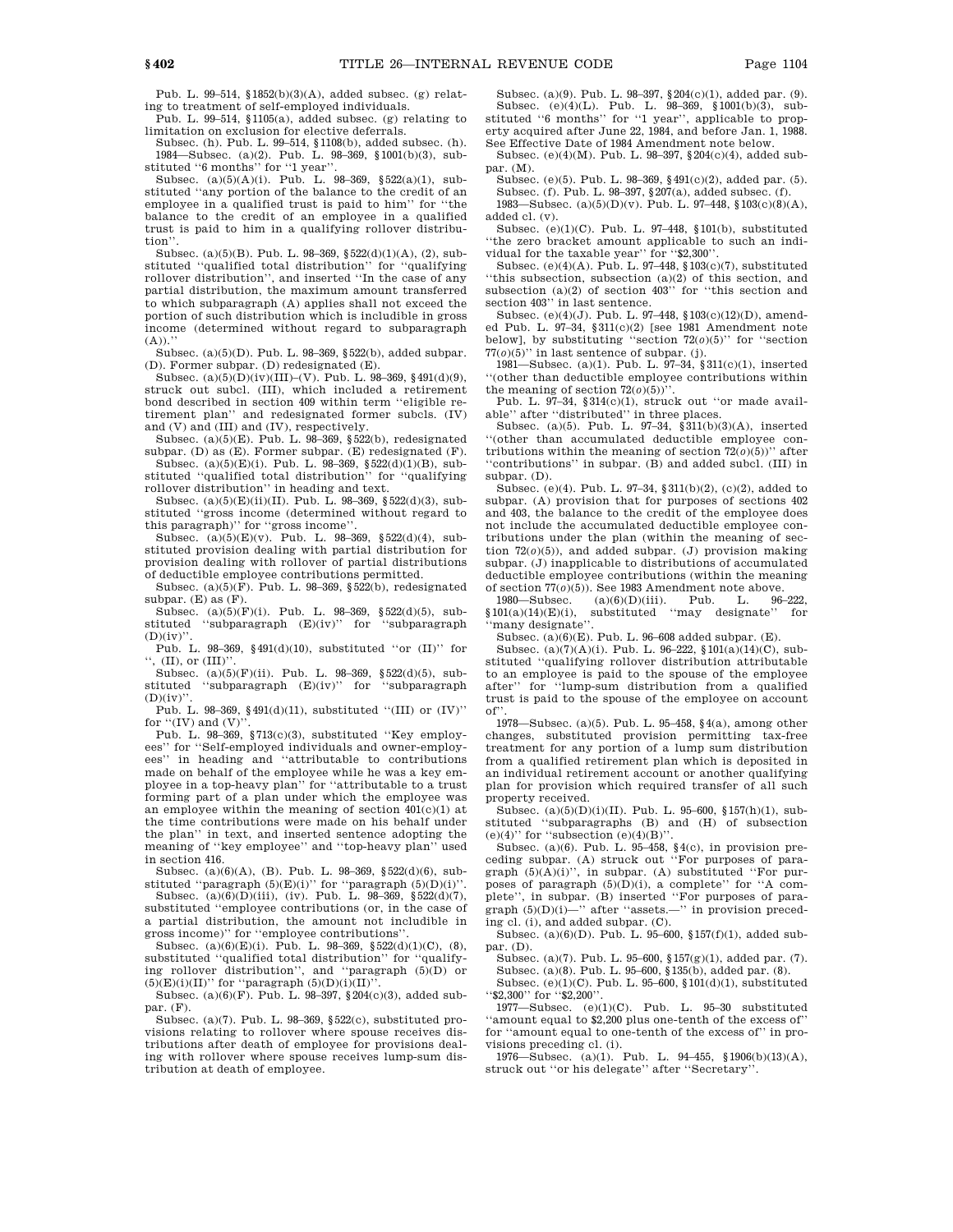Subsec. (a)(2). Pub. L. 94–455, §1402(b)(2), provided that ''9 months'' would be changed to ''1 year''.

Pub. L. 94–455, §§1402(b)(1)(C), 1906(b)(13)(A), provided that ''6 months'' would be changed to ''9 months'' for taxable years beginning in 1977 and struck out ''or his delegate'' after ''Secretary''.

Subsec. (a)(4). Pub. L. 94–455, §1901(a)(57)(A), substituted ''basic pay'' for ''basic salary'', ''civil service retirement laws'' for ''Civil Service Retirement Act (5 U.S.C. 2251)'', and ''section 8331(3) of title 5, United States Code'' for ''section 1(d) of such Act''.

Subsec. (a)(5). Pub. L. 94–267, §1(a)(2), substituted ''a payment'' for ''the lump-sum distribution''.

Subsec. (a)(5)(A). Pub. L. 94-267,  $(1)(a)(1)$ , restructured provision by adding cl. (i) and designating existing provision as cl. (ii).

Subsec. (a)(6). Pub. L. 94–267, §1(a)(3), added par. (6). Subsec. (a)(6)(A). Pub. L. 94–455, §1906(b)(13)(A), struck out ''or his delegate'' after ''Secretary''.

Subsec. (d). Pub. L. 94–455, §1901(a)(57)(B), struck out subsec. (d) which related to certain trust agreements made before Oct. 21, 1942.

Subsec. (e)(2). Pub. L. 94–455, §1906(b)(13)(A), struck out "or his delegate" after "Secretary

Subsec. (e)(4)(A). Pub. L. 94–455, §1901(a)(57)(C)(i), substituted ''Except for purposes of subsection (a)(2) and section  $403(a)(2)$ " for "For purposes of this subparagraph''.

Subsec. (e)(4)(B), (J). Pub. L. 94–455, §1906(b)(13)(A), struck out "or his delegate" after "Secretary'

Subsec. (e)(4)(L). Pub. L. 94–455, §1402(b)(2), substituted ''1 year'' for ''9 months''.

Pub. L. 94–455, §§1402(b)(1)(C), 1512(a), added subsec.  $(e)(4)(L)$  to be applicable to distributions and payments after Dec. 31, 1975, in taxable years beginning after Dec. 31, 1975, and provided that ''6 months'' would be changed to ''9 months'' for taxable years beginning in 1977.

1974—Subsec. (a)(2). Pub. L. 93–406, §2005(b)(1), substituted provisions covering capital gains treatment of portions of lump sum distributions determined through the application of a fraction formula susceptible of producing a phaseout of capital gains treatment for provisions covering capital gains treatment of portions of lump sum distributions determined on a fixed formula.

Subsec. (a)(3)(C). Pub. L. 93–406, §2005(c)(1), struck out subsec. (a)(3)(C) which defined ''total distribution payable''.

Subsec. (a)(5). Pub. L. 93–406,  $\S\ 2002(g)(5)$  , 2005(c)(2), substituted provisions covering rollover amounts for provisions covering limitation on capital gains treatment.

Subsec. (e). Pub. L. 93–406, §2005(a), substituted provisions covering tax on lump sum distributions for provisions covering plan termination distributions made after Dec. 31, 1953, and before Jan. 1, 1955.

1969—Subsec. (a)(5). Pub. L. 91–172, §515(a)(1), added par. (5).

Subsec. (b). Pub. L. 91–172, §321(b)(1), substituted provision for inclusion of contributions made by an employer to a nonexempt trust in the ''gross income of the employee in accordance with section 83 (relating to property transferred in connection with performance of services), except that the value of the employee's interest in the trust shall be substituted for the fair market value of the property for purposes of applying such section'' for prior provision for inclusion in the ''gross income of an employee for the taxable year in which the contribution is made to the trust in the case of an employee whose beneficial interest in such contribution is nonforfeitable at the time the contribution is made'', and provided that distributions of income of such trust before the annuity starting date (as defined in section 72(c)(4)) shall be included in the gross income of the employee without regard to section 72(e)(1) (relating to amount not received as annuities) and that a beneficiary of any such trust shall not be considered the owner of any portion of such trust under subpart E of part I of subch. J (relating to grantors and others treated as substantial owners).

1964—Subsec. (a)(1). Pub. L. 88–272, §232(e)(1), struck out ''except that section 72(e)(3) shall not apply'' after ''(relating to annuities)''.

Subsec. (a)(3)(B). Pub. L. 88–272, §221(c)(1), substituted ''subsections (e) and (f) of section 425'' for ''section  $421(d)(2)$  and  $(3)'$ 

Subsecs. (b), (d). Pub. L. 88–272, §232(e)(2), (3), struck out ''except that section 72(e)(3) shall not apply'' after ''(relating to annuities)''.

1962—Subsec. (a)(2). Pub. L. 87–792 inserted sentence providing that this paragraph shall not apply to distributions paid to any distributee to the extent such distributions are attributable to contributions made on behalf of the employee while he was an employee within the meaning of section 401(c)(1).

1960—Subsec. (a)(1). Pub. L. 86–437, §2(a), substituted ''paragraphs (2) and (4)'' for ''paragraph (2)''.

## Subsec. (a)(4). Pub. L. 86–437, §1, added par. (4). EFFECTIVE DATE OF 2008 AMENDMENT

Pub. L. 110–458, title I, §108(f)(2)(C), Dec. 23, 2008, 122

Stat. 5109, provided that: ''The amendments made by this paragraph [amending this section] shall apply with respect to plan years beginning after December 31, 2009.''

Amendment by sections  $108(f)(1)-(2)(B)$ , (j) and 109(b)(3) of Pub. L. 110–458 effective as if included in the provisions of Pub. L. 109–280 to which the amendment relates, except as otherwise provided, see section 112 of Pub. L. 110–458, set out as a note under section 72 of this title.

Amendment by section 201(b) of Pub. L. 110–458 applicable to calendar years beginning after December 31, 2008, with provisions relating to pension plan or contract amendments, see section 201(c) of Pub. L. 110–458, set out as a note under section 401 of this title.

#### EFFECTIVE DATE OF 2007 AMENDMENT

Pub. L. 110–172, §8(b), Dec. 29, 2007, 121 Stat. 2484, provided that: ''The amendments made by this section [amending this section and section 3121 of this title] shall take effect as if included in the provisions of the Economic Growth and Tax Relief Reconciliation Act of 2001 [Pub. L. 107–16] to which they relate.''

#### EFFECTIVE DATE OF 2006 AMENDMENT

Pub. L. 109–280, title VIII, §822(b), Aug. 17, 2006, 120 Stat. 998, provided that: ''The amendment made by subsection (a) [amending this section] shall apply to taxable years beginning after December 31, 2006.

Pub. L. 109–280, title VIII, §829(b), Aug. 17, 2006, 120 Stat. 1002, provided that: ''The amendments made by this section [amending this section and sections 403 and 457 of this title] shall apply to distributions after December 31, 2006.''

Pub. L. 109–280, title VIII, §845(c), Aug. 17, 2006, 120 Stat. 1015, provided that: ''The amendments made by this section [amending this section and sections 403 and 457 of this title] shall apply to distributions in taxable years beginning after December 31, 2006.

#### EFFECTIVE DATE OF 2005 AMENDMENT

Pub. L. 109–135, title IV, §407(c), Dec. 21, 2005, 119 Stat. 2635, provided that: ''The amendments made by this section [amending this section and section 415 of this title] shall take effect as if included in the provisions of the Economic Growth and Tax Relief Reconciliation Act of 2001 [Pub. L. 107–16] to which they relate.''

#### EFFECTIVE DATE OF 2002 AMENDMENT

Amendment by Pub. L. 107–147 effective as if included in the provisions of the Economic Growth and Tax Relief Reconciliation Act of 2001, Pub. L. 107–16, to which such amendment relates, see section 411(x) of Pub. L. 107–147, set out as a note under section 25B of this title.

#### EFFECTIVE DATE OF 2001 AMENDMENT

Amendment by section 611(d)(1)–(3)(A) of Pub. L. 107–16 applicable to years beginning after Dec. 31, 2001,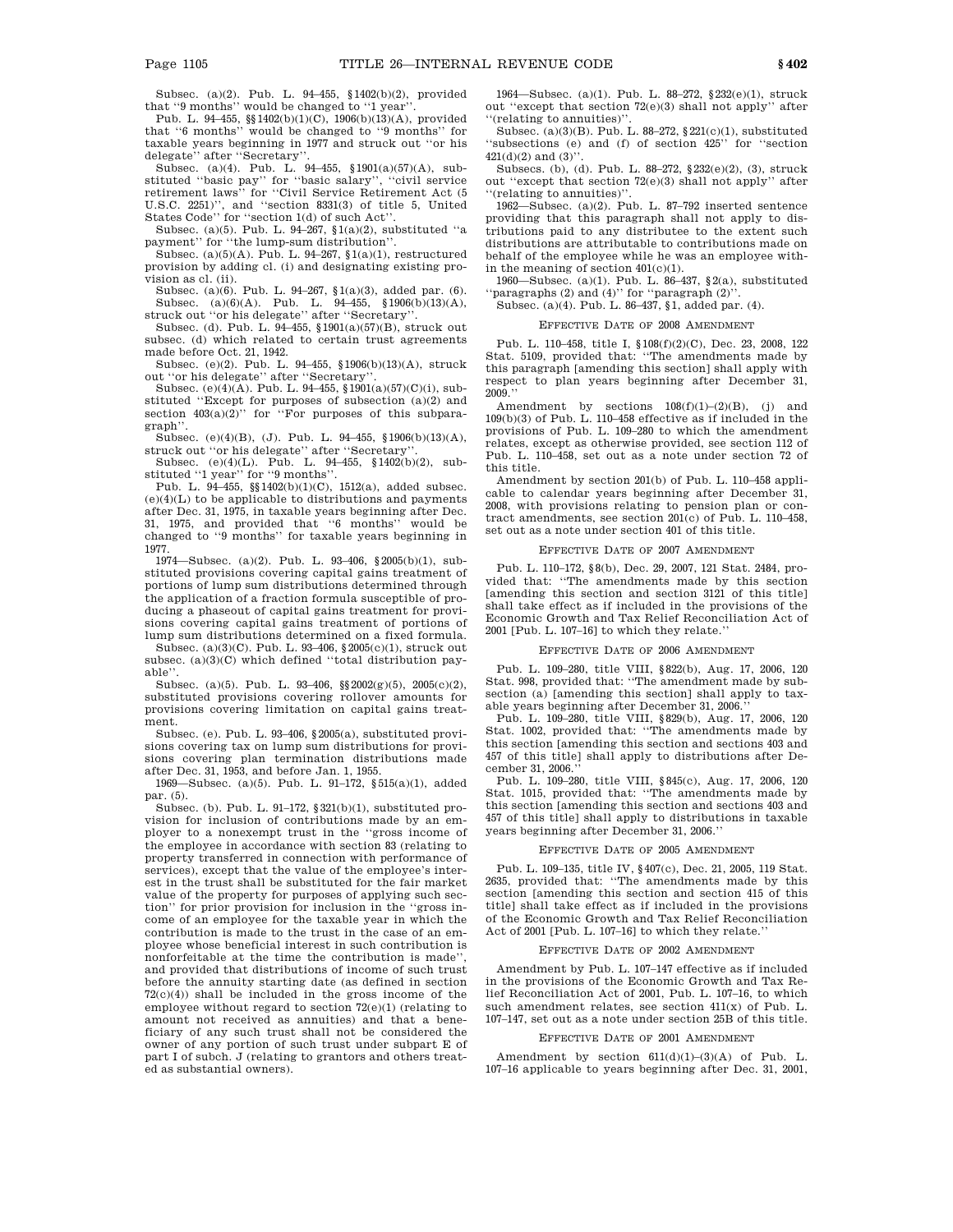see section 611(i)(1) of Pub. L. 107–16, set out as a note under section 415 of this title.

Pub. L. 107–16, title VI, §617(f), June 7, 2001, 115 Stat. 106, provided that: ''The amendments made by this section [enacting section 402A of this title and amending this section and sections 408A, 6047, and 6051 of this title] shall apply to taxable years beginning after December 31, 2005.''

Amendment by section  $632(a)(3)(G)$  of Pub. L. 107-16 applicable to years beginning after Dec. 31, 2001, see section  $632(a)(4)$  of Pub. L. 107-16, set out as a note under section 72 of this title.

Pub. L. 107–16, title VI, §636(b)(2), June 7, 2001, 115 Stat. 117, provided that: "The amendment made by this subsection [amending this section] shall apply to distributions made after December 31, 2001.''

Pub. L. 107–16, title VI, §641(f), June 7, 2001, 115 Stat. 121, provided that:

''(1) EFFECTIVE DATE.—The amendments made by this section [amending this section and sections 72, 219, 401, 403, 408, 415, 457, 3401, 3405, and 4973 of this title] shall apply to distributions after December 31, 2001.

''(2) REASONABLE NOTICE.—No penalty shall be imposed on a plan for the failure to provide the information required by the amendment made by subsection (c) [amending this section] with respect to any distribution made before the date that is 90 days after the date on which the Secretary of the Treasury issues a safe harbor rollover notice after the date of the enactment of this Act [June 7, 2001], if the administrator of such plan makes a reasonable attempt to comply with such requirement.

''(3) SPECIAL RULE.—Notwithstanding any other provision of law, subsections (h)(3) and (h)(5) of section 1122 of the Tax Reform Act of 1986 [Pub. L. 99–514, set out as a note below] shall not apply to any distribution from an eligible retirement plan (as defined in clause (iii) or (iv) of section  $402(c)(8)(B)$  of the Internal Revenue Code of 1986) on behalf of an individual if there was a rollover to such plan on behalf of such individual which is permitted solely by reason of any amendment made by this section.''

Amendment by section 643(a) of Pub. L. 107–16 applicable to distributions made after Dec. 31, 2001, see section 643(d) of Pub. L. 107–16, set out as a note under section 401 of this title.

Pub. L. 107–16, title VI, §644(c), June 7, 2001, 115 Stat. 123, provided that: "The amendments made by this section [amending this section and section 408 of this title] shall apply to distributions after December 31, 2001.''

Amendment by section 657(b) of Pub. L. 107–16 applicable to distributions made after Mar. 28, 2005, see section 657(d) of Pub. L. 107–16, set out as a note under section 401 of this title.

#### EFFECTIVE DATE OF 1998 AMENDMENT

Pub. L. 105–206, title VI, §6005(c)(2)(C), July 22, 1998, 112 Stat. 800, provided that: ''The amendments made by this paragraph [amending this section and section 403 of this title] shall apply to distributions after December 31, 1998.

#### EFFECTIVE DATE OF 1997 AMENDMENT

Section 1501(c)(1) of Pub. L. 105–34 provided that: ''The amendment made by subsection (a) [amending this section] shall apply to years beginning after December 31, 1997.''

#### EFFECTIVE DATE OF 1996 AMENDMENT

Section 1401(c) of Pub. L. 104–188 provided that:

''(1) IN GENERAL.—The amendments made by this section [amending this section and sections 55, 62, 401, 406, 407, 691, 871, 877, and 4980A of this title] shall apply to taxable years beginning after December 31, 1999.

''(2) RETENTION OF CERTAIN TRANSITION RULES.—The amendments made by this section shall not apply to any distribution for which the taxpayer is eligible to elect the benefits of section  $1122(h)(3)$  or (5) of the Tax Reform Act of 1986 [Pub. L. 99–514, set out below]. Notwithstanding the preceding sentence, individuals who elect such benefits after December 31, 1999, shall not be eligible for 5-year averaging under section 402(d) of the Internal Revenue Code of 1986 (as in effect immediately before such amendments).''

Amendment by section 1421(b)(3)(A), (9)(B) of Pub. L. 104–188 applicable to taxable years beginning after Dec. 31, 1996, see section 1421(e) of Pub. L. 104–188, set out as a note under section 72 of this title.

Amendment by section  $1450(a)(2)$  of Pub. L. 104–188 applicable to taxable years beginning after Dec. 31, 1995, see section  $1450(a)(3)$  of Pub. L. 104-188, set out in a Modifications of Subsection (b) of This Section note under section 403 of this title.

#### EFFECTIVE DATE OF 1994 AMENDMENT

Amendment by Pub. L. 103–465 applicable to years beginning after Dec. 31, 1994, and, to the extent of providing for the rounding of indexed amounts, not applicable to any year to the extent the rounding would require the indexed amount to be reduced below the amount in effect for years beginning in 1994, see section 732(e) of Pub. L. 103–465, set out as a note under section 401 of this title.

#### EFFECTIVE DATE OF 1992 AMENDMENT

Section 521(e) of Pub. L. 102–318 provided that:

'(1) IN GENERAL.—The amendments made by this section [amending this section and sections 55, 62, 72, 219, 401, 403, 406 to 408, 411, 414, 415, 457, 691, 871, 877, 1441, 3121, 3306, 3405, 4973, 4980A, and 7701 of this title] shall apply to distributions after December 31, 1992.

'(2) SPECIAL RULE FOR PARTIAL DISTRIBUTIONS. purposes of section  $402(a)(5)(D)(i)(II)$  of the Internal Revenue Code of 1986 (as in effect before the amendments made by this section), a distribution before January 1, 1993, which is made before or at the same time as a series of periodic payments shall not be treated as one of such series if it is not substantially equal in amount to other payments in such series.'

Amendment by section 522(c)(1) of Pub. L. 102–318 applicable, except as otherwise provided, to distributions after Dec. 31, 1992, see section 522(d) of Pub. L. 102–318, set out as a note under section 401 of this title.

#### EFFECTIVE DATE OF 1989 AMENDMENT

Section 7811(i)(13) of Pub. L. 101–239 provided that the amendment made by that section is effective with respect to taxable years ending after Dec. 19, 1989 (or, at the election of the taxpayer, beginning after Dec. 31, 1986).

Amendment by section  $7811(g)(2)$  of Pub. L. 101–239 effective, except as otherwise provided, as if included in the provision of the Technical and Miscellaneous Revenue Act of 1988, Pub. L. 100–647, to which such amendment relates, see section 7817 of Pub. L. 101–239, set out as a note under section 1 of this title.

#### EFFECTIVE DATE OF 1988 AMENDMENT

Amendment by sections  $1011(c)(1)-(6)(B)$ ,  $(11)$ ,  $(h)(4)$ ,  $1011A(a)(1)$ ,  $(b)(4)(A)$ –(D),  $(5)$ –(8),  $(10)$ ,  $(c)(9)$ , and  $1018(t)(8)(A)$ , (C), (u)(1), (6), (7) of Pub. L. 100-647 effective, except as otherwise provided, as if included in the provision of the Tax Reform Act of 1986, Pub. L. 99–514, to which such amendment relates, see section 1019(a) of Pub. L. 100–647, set out as a note under section 1 of this title.

Section 6068(b) of Pub. L. 100–647 provided that: ''The amendment made by this section [amending this section] shall apply to taxable years ending after December 31, 1984.''

#### EFFECTIVE DATE OF 1986 AMENDMENTS

Amendment by section 104(b)(5) of Pub. L. 99–514 applicable to taxable years beginning after Dec. 31, 1986, see section 151(a) of Pub. L. 99–514, set out as a note under section 1 of this title.

Section 1105(c) of Pub. L. 99–514, as amended by Pub. L. 100–647, title I, §1011(c)(8), (9), Nov. 10, 1988, 102 Stat. 3458, provided that: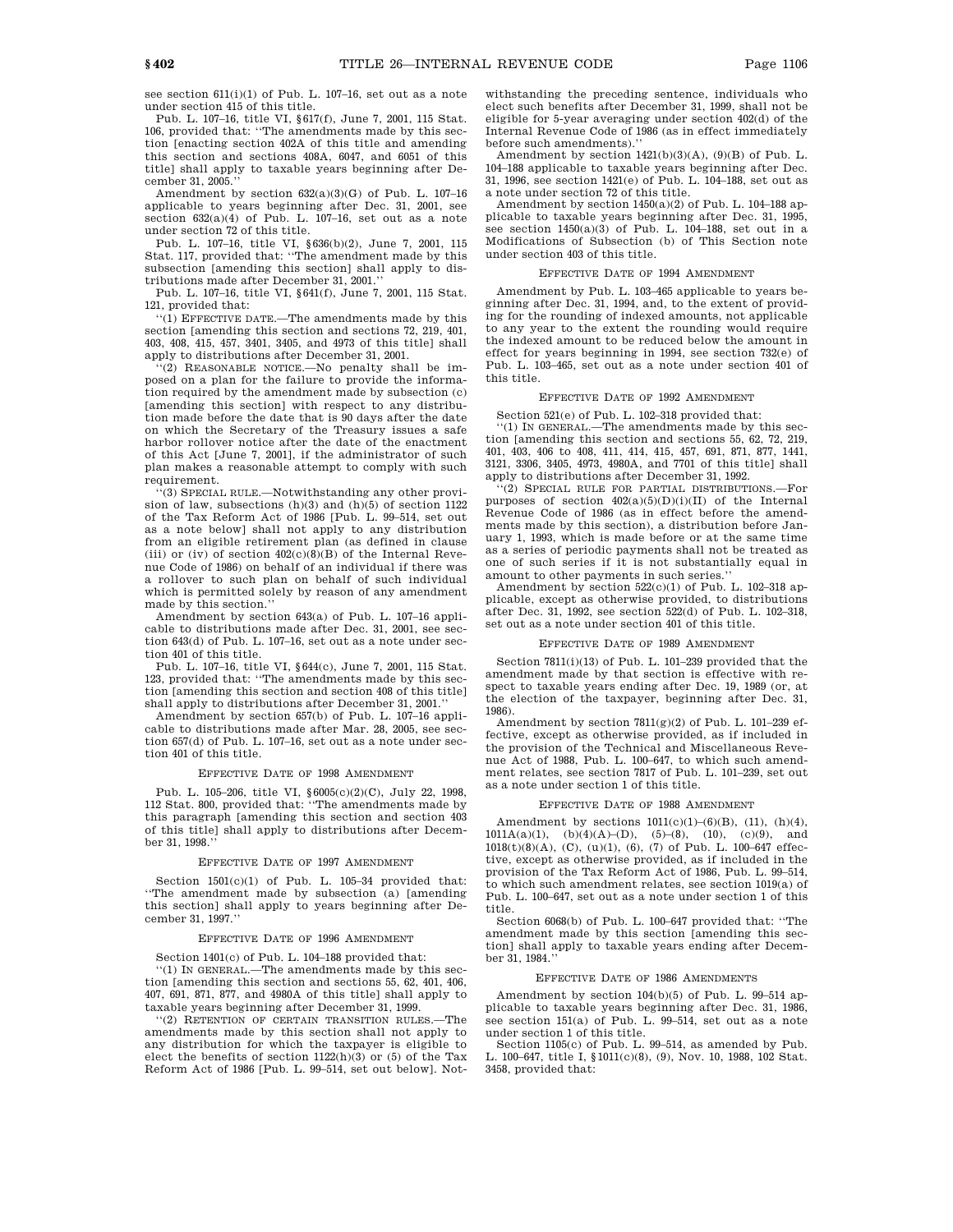''(1) IN GENERAL.—Except as provided in this subsection, the amendment made by subsection (a) [amending this section] shall apply to taxable years beginning after December 31, 1986.

''(2) DEFERRALS UNDER COLLECTIVE BARGAINING AGREE-MENTS.—In the case of a plan maintained pursuant to 1 or more collective bargaining agreements between employee representatives and 1 or more employers ratified before March 1, 1986, the amendment made by subsection (a) shall not apply to contributions made pursuant to such an agreement for taxable years beginning before the earlier of—

''(A) the date on which such agreement terminates (determined without regard to any extension thereof after February 28, 1986), or

''(B) January 1, 1989.

Such contributions shall be taken into account for purposes of applying the amendment made by this section to other plans.

(3) DISTRIBUTIONS MADE BEFORE PLAN AMENDMENT.

''(A) IN GENERAL.—If a plan amendment is required to allow the plan to make any distribution described in section  $402(g)(2)(A)(ii)$  of the Internal Revenue Code of 1986, any such distribution which is made before the close of the 1st plan year for which such amendment is required to be in effect under section 1140 [set out as a note under section 401 of this title] shall be treated as made in accordance with the provisions of such plan.

''(B) DISTRIBUTIONS PURSUANT TO MODEL AMEND-MENT.

''(i) SECRETARY TO PRESCRIBE AMENDMENT.—The Secretary of the Treasury or his delegate shall prescribe an amendment which allows a plan to make any distribution described in section  $402(g)(2)(A)(ii)$ 

of such Code. ''(ii) ADOPTION BY PLAN.—If a plan adopts the amendment prescribed under clause (i) and makes a distribution in accordance with such amendment, such distribution shall be treated as made in accordance with the provisions of the plan.

''(4) SPECIAL RULE FOR TAXABLE YEARS OF PARTNER-SHIPS WHICH INCLUDE JANUARY 1, 1987.—In the case of the taxable year of any partnership which begins before January 1, 1987, and ends after January 1, 1987, elective deferrals (within the meaning of section  $402(g)(3)$  of the Internal Revenue Code of 1986) made on behalf of a partner for such taxable year shall, for purposes of section  $402(g)(3)$  of such Code, be treated as having been made ratably during such taxable year.

''(5) CASH OR DEFERRED ARRANGEMENTS.—The amendments made by this section [amending this section and section 6051 of this title] shall not apply to employer contributions made during 1987 and attributable to services performed during 1986 under a qualified cash or deferred arrangement (as defined in section 401(k) of the Internal Revenue Code of 1986) if, under the terms of such arrangement as in effect on August 16, 1986—

''(A) the employee makes an election with respect

to such contribution before January 1, 1987, and ''(B) the employer identifies the amount of such contribution before January 1, 1987.

'(6) REPORTING REQUIREMENTS.—The amendments made by subsection (b) [amending section 6051 of this title] shall apply to calendar years beginning after December 31, 1986.''

Amendment by section  $1106(c)(2)$  of Pub. L. 99–514 applicable to years beginning after Dec. 31, 1986, see section 1106(i) of Pub. L. 99–514, set out as a note under section 415 of this title.

Amendment by section 1108(b) of Pub. L. 99–514 applicable to years beginning after Dec. 31, 1986, see section 1108(h) of Pub. L. 99–514, set out as a note under section 219 of this title.

Amendment by section 1112(c) of Pub. L. 99–514 applicable to plan years beginning after Dec. 31, 1988, with special rule regarding collective bargaining agreements ratified before Mar. 1, 1986, and with provision for waiver of excise tax on reversions, see section 1112(e) of Pub. L. 99–514, set out as a note under section 401 of this title.

Amendment by section  $1121(c)(1)$  of Pub. L. 99-514 applicable to years beginning after Dec. 31, 1986, with special provisions for plans maintained pursuant to collective bargaining agreements ratified before Mar. 1, 1986, and transition rules, see section 1121(d) of Pub. L. 99–514, set out as a note under section 401 of this title.

Section 1122(h) of Pub. L. 99–514, as amended by Pub. L. 100–647, title I, §1011A(b)(11)–(15), Nov. 10, 1988, 102 Stat. 3474, 3475, provided that:

''(1) IN GENERAL.—Except as otherwise provided in this subsection, the amendments made by this section [amending this section and sections 72, 403, and 408 of this title] shall apply to amounts distributed after December 31, 1986, in taxable years ending after such date.

''(2) SUBSECTION (c).— ''(A) SUBSECTION (c)(1).—The amendment made by subsection (c)(1) [amending section 72 of this title] shall apply to individuals whose annuity starting date is after July 1, 1986.<br>"(B) SUBSECTION (c)(2).—The amendment made by

subsection (c)(2) [amending section 72 of this title] shall apply to individuals whose annuity starting date is after December 31, 1986, except that section 72(b)(3) of the Internal Revenue Code of 1986 (as added by such subsection) shall apply to individuals whose annuity starting date is after July 1, 1986.

''(C) SPECIAL RULE FOR AMOUNTS NOT RECEIVED AS ANNUITIES.—In the case of any plan not described in section 72(e)(8)(D) of the Internal Revenue Code of 1986 (as added by subsection  $(c)(3)$ ), the amendments made by subsection (c)(3) [amending section 72 of this title] shall apply to amounts received after July 1, 1986.

''(3) SPECIAL RULE FOR INDIVIDUALS WHO ATTAINED AGE 50 BEFORE JANUARY 1, 1986.—

''(A) IN GENERAL.—In the case of a lump sum distribution to which this paragraph applies—

''(i) the existing capital gains provisions shall continue to apply, and

''(ii) the requirement of subparagraph (B) of section 402(e)(4) of the Internal Revenue Code of 1986 (as amended by subsection (a)) that the distribution be received after attaining age 59½ shall not apply.<br>
"(B) COMPUTATION OF TAX.—If subparagraph (A) applies to any lump sum distribution of any taxpayer

for any taxable year, the tax imposed by section 1 of the Internal Revenue Code of 1986 on such taxpayer for such taxable year shall be equal to the sum of—

''(i) the tax imposed by such section 1 on the taxable income of the taxpayer (reduced by the portion of such lump sum distribution to which clause (ii) applies), plus

 $f(i)$  20 percent of the portion of such lump sum distribution to which the existing capital gains provisions continue to apply by reason of this para-

graph. ''(C) LUMP SUM DISTRIBUTIONS TO WHICH PARAGRAPH APPLIES.—This paragraph shall apply to any lump sum distribution if—

'(i) such lump sum distribution is received by an employee who has attained age 50 before January 1, 1986 or by an individual, estate, or trust with respect to such an employee, and

''(ii) the taxpayer makes an election under this paragraph.

Not more than 1 election may be made under this paragraph with respect to an employee. An election under this subparagraph shall be treated as an election under section 402(e)(4)(B) of such Code for purposes of such Code.

(4) 5-YEAR PHASE-OUT OF CAPITAL GAINS TREATMENT. ''(A) Notwithstanding the amendment made by subsection (b) [amending this section and section 403 of this title], if the taxpayer elects the application of this paragraph with respect to any distribution after December 31, 1986, and before January 1, 1992, the phase-out percentage of the amount which would have been treated, without regard to this subparagraph, as long-term capital gain under the existing capital gains provisions shall be treated as long-term capital gain.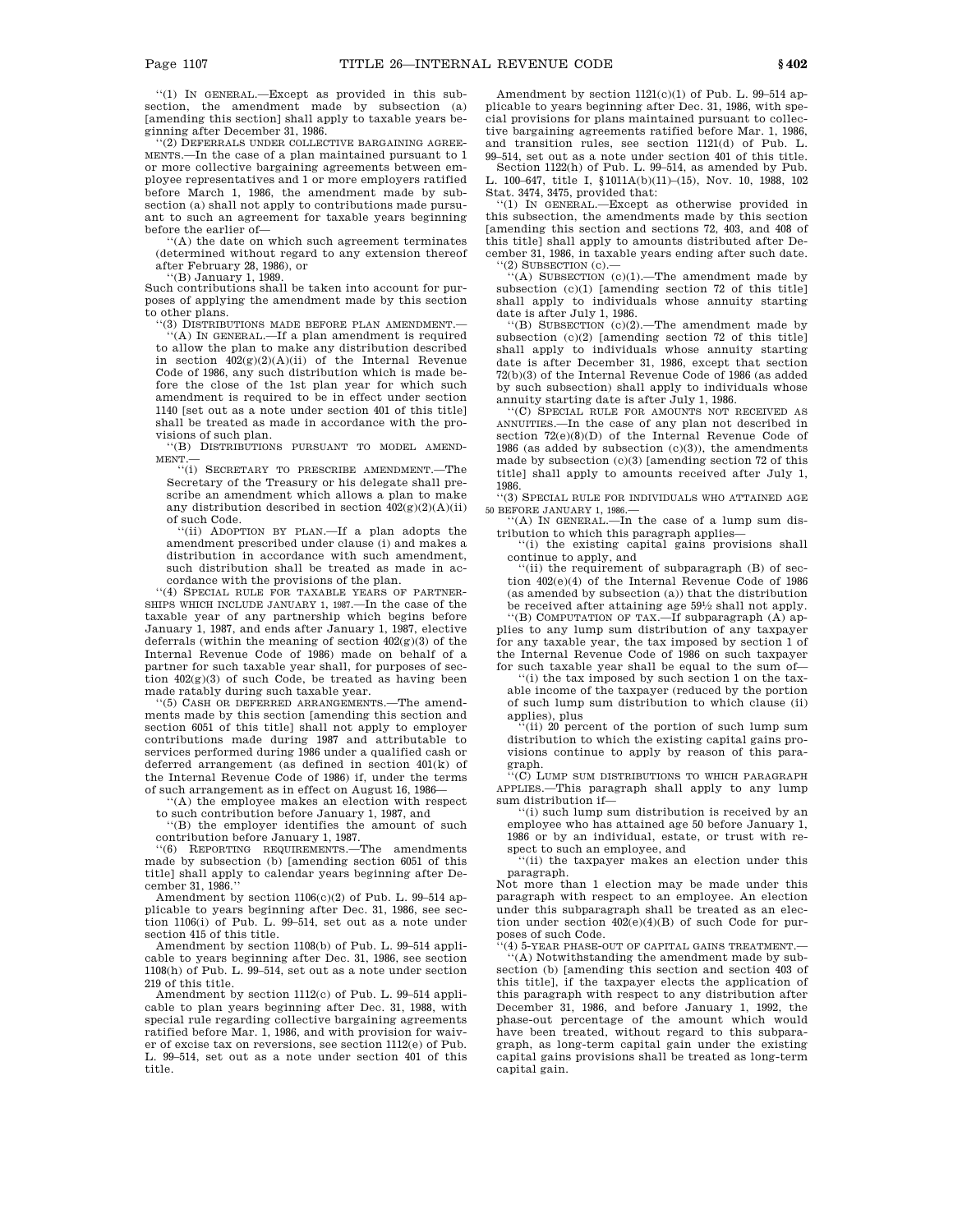''(B) For purposes of this paragraph—

| "In the case of distributions<br>during calendar year: | The phase-out<br>percentage is: |
|--------------------------------------------------------|---------------------------------|
|                                                        | 100                             |
|                                                        | 95                              |
|                                                        | 75                              |
|                                                        | 50                              |
|                                                        | 25                              |
|                                                        |                                 |

''(C) No more than 1 election may be made under this paragraph with respect to an employee. An election under this paragraph shall be treated as an election under section  $402(e)(4)(B)$  of the Internal Revenue Code of 1986 for purposes of such Code.

''(5) ELECTION OF 10-YEAR AVERAGING.—An employee who has attained age 50 before January 1, 1986, and elects the application of paragraph (3) or section 402(e)(1) of the Internal Revenue Code of 1986 (as amended by this Act) may elect to have such section applied by substituting '10 times' for '5 times' and ' $\frac{1}{10}$ ' for ' $\frac{1}{5}$ ' in subparagraph (B) thereof. For purposes of the preceding sentence, section 402(e)(1) of such Code shall be applied by using the rate of tax in effect under section 1 of the Internal Revenue Code of 1954 for taxable years beginning during 1986 and by including in gross income the zero bracket amount in effect under section 63(d) of such Code for such years. This paragraph shall also apply to an individual, estate, or trust which receives a distribution with respect to an employee described in this paragraph.

''(6) EXISTING CAPITAL GAIN PROVISIONS.—For purposes of paragraphs (3) and (4), the term 'existing capital gains provisions' means the provisions of paragraph (2) of section 402(a) of the Internal Revenue Code of 1954 (as in effect on the day before the date of the enactment of this Act [Oct. 22, 1986]) and paragraph (2) of section 403(a) of such Code (as so in effect).

 $''(7)$  SUBSECTION (d).—The amendments made by subsection (d) [amending section 403 of this title] shall apply to taxable years beginning after December 31, 1985.

''(8) FROZEN DEPOSITS.—The amendments made by subsection (e)(2) [amending this section and section 408 of this title] shall apply to amounts transferred to an employee before, on, or after the date of the enactment of this Act [Oct. 22, 1986], except that in the case of an amount transferred on or before such date, the 60-day period referred to in section 402(a)(5)(C) of the Internal Revenue Code of 1986 shall not expire before the 60th day after the date of the enactment of this Act.

''(9) SPECIAL RULE FOR STATE PLANS.—In the case of a plan maintained by a State which on May 5, 1986, permitted withdrawal by the employee of employee contributions (other than as an annuity), section 72(e) of the Internal Revenue Code of 1986 shall be applied—

''(A) without regard to the phrase 'before separation from service' in paragraph (8)(D), and

''(B) by treating any amount received (other than as an annuity) before or with the 1st annuity payment as having been received before the annuity starting date.''

Amendment by section  $1852(a)(5)(A)$ ,  $(b)(1)-(7)$ ,  $(c)(5)$ of Pub. L. 99–514 effective, except as otherwise provided, as if included in the provisions of the Tax Reform Act of 1984, Pub. L. 98–369, div. A, to which such amendment relates, see section 1881 of Pub. L. 99–514, set out as a note under section 48 of this title.

Section  $1854(f)(4)(C)$  of Pub. L. 99–514, as amended by Pub. L. 100–647, title I, §1011(c)(6)(C), Nov. 10, 1988, 102 Stat. 3458, provided that: ''The amendments made by paragraph (2) [amending this section] shall apply to any transaction occurring after December 31, 1984, except that in the case of any transaction occurring before the date of the enactment of this Act [Oct. 22, 1986], the period under which proceeds are required to be invested under section 402(i) of the Internal Revenue Code of 1954 [now 1986] (as added by paragraph (2)) shall not end before the earlier of 1 year after the date of such transaction or 180 days after the date of the enactment of this Act.''

Section 1875(c)(1)(B) of Pub. L. 99–514 provided that: ''The amendments made by subparagraph (A) [amending this section] shall apply to distributions after the date of the enactment of this Act [Oct. 22, 1986]. Such amendments shall apply also to distributions after 1983 and on or before the date of the enactment of this Act to individuals who are not 5-percent owners (as defined in section  $402(a)(5)(F)(ii)$  of the Internal Revenue Code of 1954  $\lceil n$ ow 1986 $\rceil$  (as amended by this paragraph)).

Amendment by section  $1898(a)(2)$ ,  $(3)$ ,  $(c)(7)(A)(i)$ ,  $(e)$ of Pub. L. 99–514 effective as if included in the provision of the Retirement Equity Act of 1984, Pub. L. 98–397, to which such amendment relates, except as otherwise provided, see section 1898(j) of Pub. L. 99–514, set out as a note under section 401 of this title.

Amendment by section 1898(c)(1)(A) of Pub. L. 99–514 applicable to payments made after Oct. 22, 1986, see section  $1898(c)(1)(C)$  of Pub. L. 99-514, set out as a note under section 72 of this title.

Amendment by Pub. L. 99–272 effective Jan. 1, 1986, with certain exceptions, see section 11019 of Pub. L. 99–272, set out as a note under section 1341 of Title 29, Labor.

#### EFFECTIVE DATE OF 1984 AMENDMENTS

Amendment by section 204 of Pub. L. 98–397 effective Jan. 1, 1985, and amendment by section 207 of Pub. L. 98–397 applicable to plan years beginning after Dec. 31, 1984, except as otherwise provided, see sections 302 and 303 of Pub. L. 98–397, set out as a note under section 1001 of Title 29, Labor.

Amendment by section  $491(d)(9)-(11)$  of Pub. L. 98-369 applicable to obligations issued after Dec. 31, 1983, see section 491(f)(1) of Pub. L. 98–369, set out as a note under section 62 of this title.

Section 491(f)(2) of Pub. L. 98–369 provided that: ''The amendment made by subsection (c) [amending this section and section 405 of this title] shall apply to redemptions after the date of the enactment of this Act [July 18, 1984] in taxable years ending after such date.

Section 522(e) of Pub. L. 98–369, as amended by Pub. L. 99–514, title XVIII, §1852(b)(9), Oct. 22, 1986, 100 Stat. 2867, provided that: ''The amendments made by this section [amending this section and sections 403, 408, and 409 of this title] shall apply to distributions made after the date of the enactment of this Act [July 18, 1984], in taxable years ending after such date.

Section  $713(c)(4)$  of Pub. L. 98-369, as added by Pub. L. 99–514, title XVIII, §1875(c)(2), Oct. 22, 1986, 100 Stat. 2894, provided that: ''The amendment made by paragraph (3) [amending this section] shall apply to distributions after July 18, 1984.''

Amendment by section 1001(b)(3) of Pub. L. 98–369 applicable to property acquired after June 22, 1984, and before Jan. 1, 1988, see section 1001(e) of Pub. L. 98–369, set out as a note under section 166 of this title.

#### EFFECTIVE DATE OF 1983 AMENDMENT

Amendment by Pub. L. 97–448 effective, except as otherwise provided, as if it had been included in the provision of the Economic Recovery Tax Act of 1981, Pub. L. 97–34, to which such amendment relates, see section 109 of Pub. L. 97–448, set out as a note under section 1 of this title.

#### EFFECTIVE DATE OF 1981 AMENDMENT

Amendment by section  $311(b)(2)$ ,  $(3)(A)$ ,  $(c)$  of Pub. L. 97–34, applicable to taxable years beginning after Dec. 31, 1981, see section 311(i)(1) of Pub. L. 97–34, set out as a note under section 219 of this title.

Section 314(c)(2) of Pub. L. 97–34 provided that: "The amendment made by paragraph (1) [amending this section] shall apply to taxable years beginning after December 31, 1981.

#### EFFECTIVE DATE OF 1980 AMENDMENTS

Section 2(b) of Pub. L. 96–608, as amended by Pub. L.

99–514, §2, Oct. 22, 1986, 100 Stat. 2095, provided that: ''(1) IN GENERAL.—The amendment made by subsection (a) [amending this section] shall apply to pay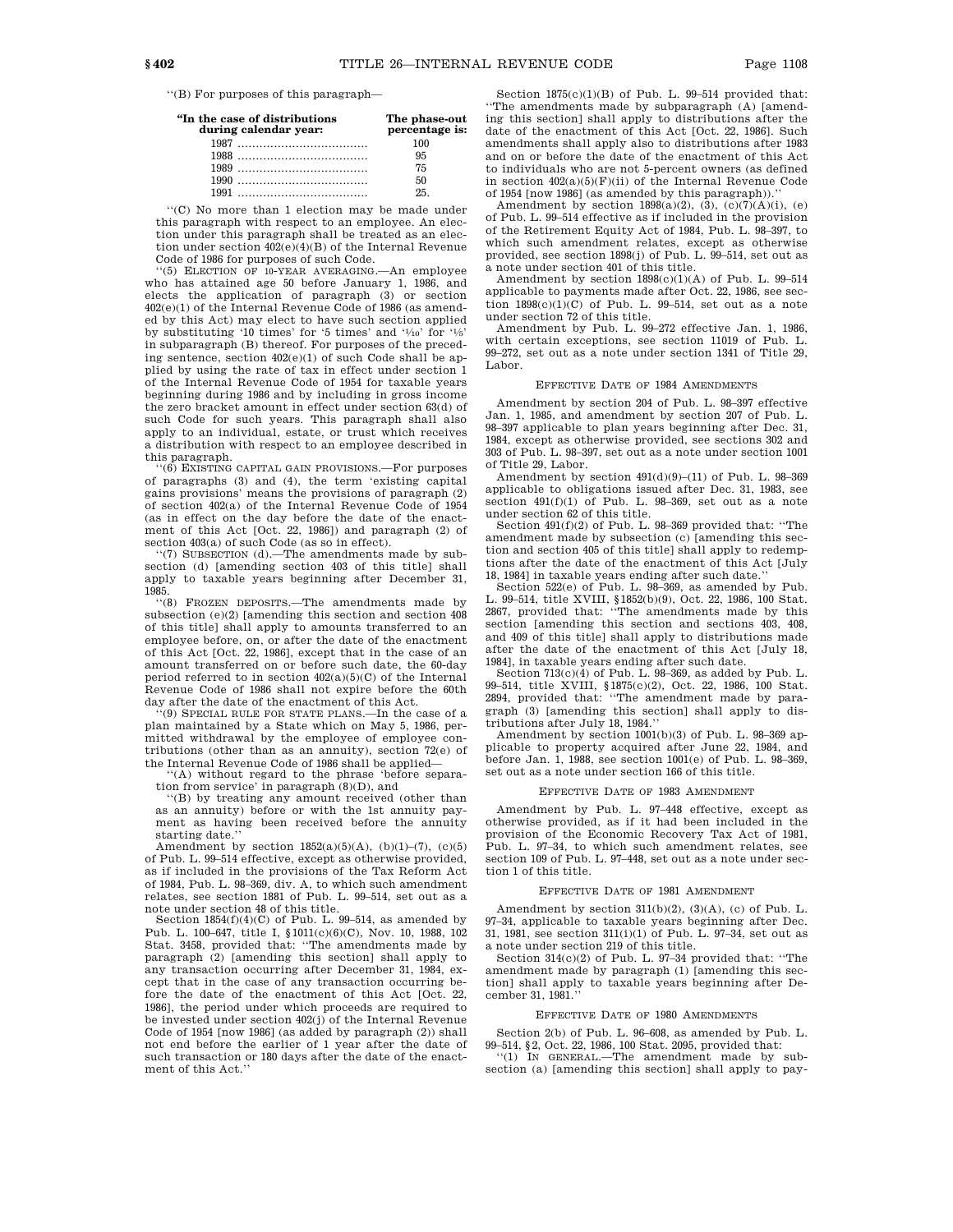ments made in taxable years beginning after December 31, 1978.

''(2) TRANSITIONAL RULE.—In the case of any payment made before January 1, 1982, in a taxable year beginning after December 31, 1978, which is treated as a qualifying rollover distribution (as defined in section  $402(a)(5)(D)(i)$  of the Internal Revenue Code of 1986 [formerly I.R.C. 1954]) by reason of the amendment made by subsection (a), the applicable period specified in section 402(a)(5)(C) of such Code shall not expire before the close of December 31, 1981.''

Amendment by Pub. L. 96–222 effective, except as otherwise provided, as if it had been included in the provisions of the Revenue Act of 1978, Pub. L. 95–600, to which such amendment relates, see section 201 of Pub. L. 96–222, set out as a note under section 32 of this title.

#### EFFECTIVE DATE OF 1978 AMENDMENT

Amendment by section 101(d) of Pub. L. 95–600 effective with respect to taxable years beginning after Dec. 31, 1978, see section 101(f)(1) of Pub. L. 95–600, set out as a note under section 1 of this title.

Amendment by section 135(b) of Pub. L. 95–600 applicable to plan years beginning after December 31, 1979, see section 135(c)(1) of Pub. L. 95–600, set out as a note under section 401 of this title.

Section  $157(h)(3)(A)$  of Pub. L. 95–600, as amended by Pub. L. 96–222, title I, §101(a)(14)(A), Apr. 1, 1980, 94 Stat. 204, provided that: ''The amendments made by this subsection [amending this section and section 408 of this title] shall apply to payments made in taxable years beginning after December 31, 1977.''

Section  $157(f)(2)$  of Pub. L. 95–600, as amended by Pub. L. 99–514, §2, Oct. 22, 1986, 100 Stat. 2095, provided that: ''The amendment made by paragraph (1) [amending this section] shall apply to qualifying rollover distributions (as defined in section  $402(a)(5)(D)(i)$  of the Internal Revenue Code of 1986 [formerly I.R.C. 1954]) completed after December 31, 1978, in taxable years ending after such date.'

Section 157(g)(4) of Pub. L. 95–600 provided that: ''The amendments made by this subsection [amending this section and sections 403 and 408 of this title] shall apply to lump-sum distributions completed after December 31, 1978, in taxable years ending after such date.''

### EFFECTIVE DATE OF 1978 AMENDMENT; CERTAIN ROLLOVERS VALIDATED

Section 4(d) of Pub. L. 95–458, as amended by Pub. L. 99–514, §2, Oct. 22, 1986, 100 Stat. 2095, provided that: ''(1) IN GENERAL.—The amendments made by sub-

sections (a), (b), and (c) [amending this section and section 403 of this title] shall apply with respect to taxable years beginning after December 31, 1974.

''(2) VALIDATION OF CERTAIN ATTEMPTED ROLLOVERS.— If the taxpayer—

''(A) attempted to comply with the requirements of section  $402(a)(5)$  or  $403(a)(4)$  of the Internal Revenue Code of 1986 [formerly I.R.C. 1954] for a taxable year beginning before the date of the enactment of this Act, [Oct. 14, 1978], and

''(B) failed to meet the requirements of such section that all property received in the distribution be transferred,

such section (as amended by this section) shall be applied by treating any transfer of property made on or before December 31, 1978, as if it were made on or before the 60th day after the day on which the taxpayer received such property. For purposes of the preceding sentence, a transfer of money shall be treated as a transfer of property received in a distribution to the extent that the amount of the money transferred does not exceed the highest fair market value of the property distributed during the 60-day period beginning on the date on which the taxpayer received such property.''

#### EFFECTIVE DATE OF 1977 AMENDMENT

Amendment by Pub. L. 95–30 applicable to taxable years beginning after Dec. 31, 1976, see section 106(a) of Pub. L. 95–30, set out as a note under section 1 of this title.

### EFFECTIVE DATE OF 1976 AMENDMENTS

Section 1402(b)(1) of Pub. L. 94–455 provided that the amendment made by that section is effective with respect to taxable years beginning in 1977.

Section 1402(b)(2) of Pub. L. 94–455 provided that the amendment made by that section is effective with respect to taxable years beginning after Dec. 31, 1977.

Section 1512(b) of Pub. L. 94–455 provided that: ''The amendment made by this section [amending this section] shall apply to distributions and payments made after December 31, 1975, in taxable years beginning after such date.''

Section 1901(a)(57)(C)(ii) of Pub. L. 94–455 provided that: ''The amendment made by clause (i) [amending this section] shall apply with respect to distributions or payments made after December 31, 1973, in taxable years beginning after such date.''

Amendment by Pub. L. 94–267 applicable with respect to payments made to an employee on or after July 4, 1974, see section 1(e) of Pub.  $\overline{L}$ . 94–267, set out as a note under section 401 of this title.

#### EFFECTIVE DATE OF 1974 AMENDMENT

Section  $2002(i)(3)$  of Pub. L. 93-406, as amended by Pub. L. 99–514, §2, Oct. 22, 1986, 100 Stat. 2095, provided that: "The amendments made by subsection  $(g)(5)$  and (6) [amending this section and section 403 of this title] shall apply on and after the date of enactment of this Act [Sept. 2, 1974] with respect to contributions to an employees' trust described in section 401(a) of the Internal Revenue Code of 1986 [formerly I.R.C. 1954] which is exempt from tax under section 501(a) of such Code or an annuity plan described in section 403(a) of such Code.''

Section 2005(d) of Pub. L. 93–406 provided that: ''The amendments made by this section [amending this section and sections 46, 50A, 56, 62, 72, 101, 122, 403, 405, 406, 407, 871, 877, 901, 1304, and 1348 of this title] shall apply only with respect to distributions or payments made after December 31, 1973, in taxable years beginning after such date.''

#### EFFECTIVE DATE OF 1969 AMENDMENT

Amendment by section 321(b)(1) of Pub. L. 91–172 applicable with respect to contributions made and premiums paid after Aug. 1, 1969, see section 321(d) of Pub. L. 91–172, set out as an Effective Date note under section 83 of this title.

Section 515(d) of Pub. L. 91–172 provided that: ''The amendments made by this section [amending this section and sections 72, 403, 405, 406, 407 and 1304 of this title] shall apply to taxable years ending after December 31, 1969.''

#### EFFECTIVE DATE OF 1964 AMENDMENT

Amendment by section  $221(c)(1)$  of Pub. L. 88–272 applicable to taxable years ending after Dec. 31, 1963, see section 221(e) of Pub. L. 88–272, set out as a note under section 421 of this title.

Amendment by section 232(e)(1)–(3) of Pub. L. 88–272 applicable to taxable years beginning after Dec. 31, 1963, see section 232(g) of Pub. L. 88–272, set out as a note under section 5 of this title.

#### EFFECTIVE DATE OF 1962 AMENDMENT

Amendment by Pub. L. 87–792 applicable to taxable years beginning after Dec. 31, 1962, see section 8 of Pub. L. 87–792, set out as a note under section 22 of this title.

#### EFFECTIVE DATE OF 1960 AMENDMENT

Section 3 of Pub. L. 86–437 provided that: ''The amendments made by this Act [amending this section and section 871 of this title] shall apply only with respect to taxable years beginning after December 31, 1959.''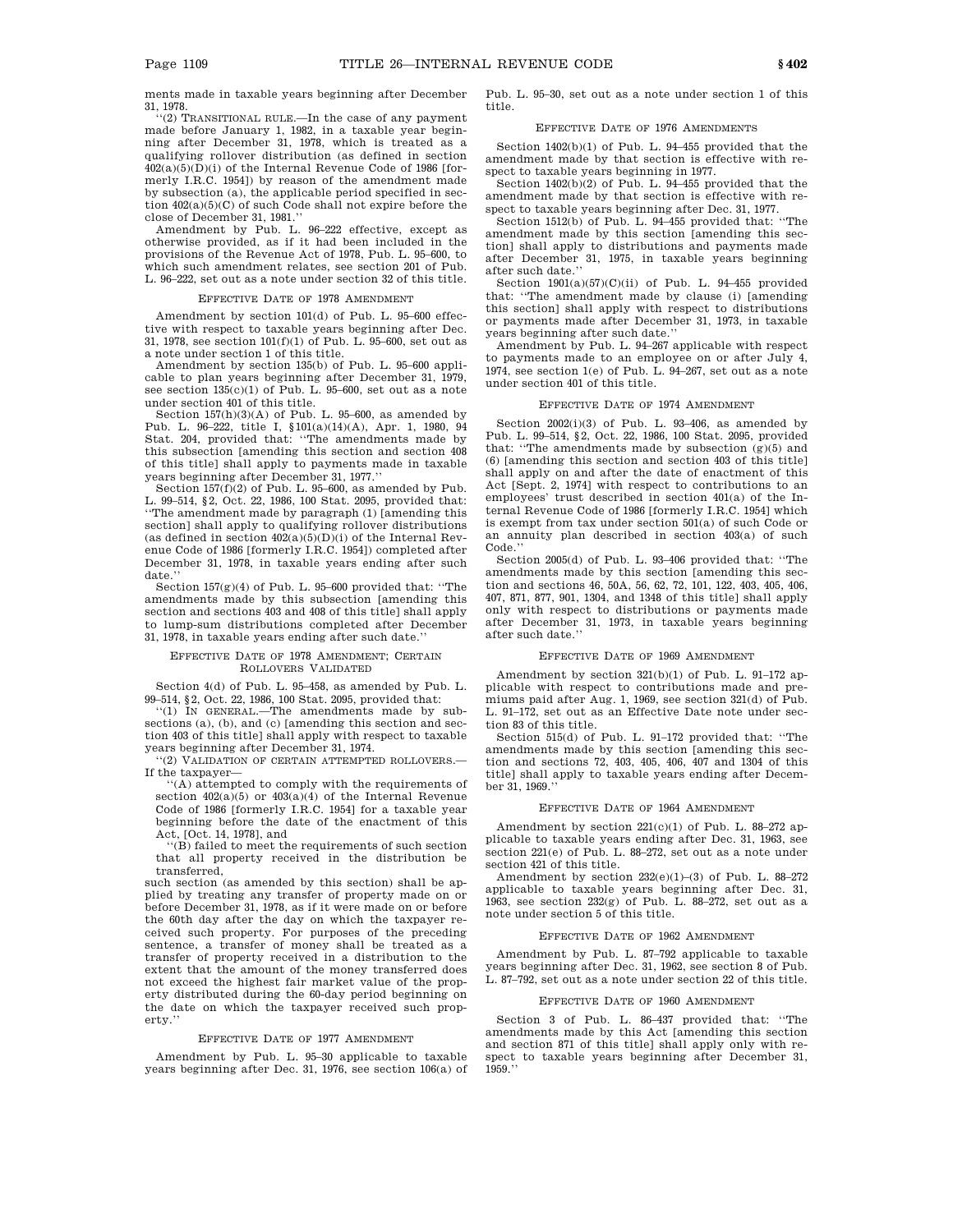#### REGULATIONS

Secretary of the Treasury or his delegate to issue before Feb. 1, 1988, final regulations to carry out amendments made by section 1112 of Pub. L. 99–514, see section 1141 of Pub. L. 99–514, set out as a note under section 401 of this title.

#### SAVINGS PROVISION

For provisions that nothing in amendment by Pub. L. 101–508 be construed to affect treatment of certain transactions occurring, property acquired, or items of income, loss, deduction, or credit taken into account prior to Nov. 5, 1990, for purposes of determining liability for tax for periods ending after Nov. 5, 1990, see section 11821(b) of Pub. L. 101–508, set out as a note under section 45K of this title.

### CLARIFICATION OF DISQUALIFICATION RULES RELATING TO ACCEPTANCE OF ROLLOVER CONTRIBUTIONS

Section 1509 of Pub. L. 105–34 provided that: ''The Secretary of the Treasury or his delegate shall clarify that, under the Internal Revenue Service regulations protecting pension plans from disqualification by reason of the receipt of invalid rollover contributions under section 402(c) of the Internal Revenue Code of 1986, in order for the administrator of the plan receiving any such contribution to reasonably conclude that the contribution is a valid rollover contribution it is not necessary for the distributing plan to have a determination letter with respect to its status as a qualified plan under section 401 of such Code.''

#### MODEL EXPLANATION

Section 521(d) of Pub. L. 102–318 provided that: ''The Secretary of the Treasury or his delegate shall develop a model explanation which a plan administrator may provide to a recipient in order to meet the requirements of section 402(f) of the Internal Revenue Code of 1986.''

#### INCORPORATION BY REFERENCE OF SUBSECTION (g) LIMITATIONS

Section 1011(c)(10) of Pub. L. 100–647 provided that: ''Notwithstanding any other provision of law, a plan may incorporate by reference the dollar limitations under section 402(g) of the Internal Revenue Code of 1986.''

#### APPLICABILITY OF SUBSECTION  $(a)(5)(F)(ii)$

Section  $1011A(a)(5)$  of Pub. L. 100–647 provided that: ''Section 402(a)(5)(F)(ii) of the Internal Revenue Code of 1954 shall not apply to distributions after October 22, 1986, and before the 1st taxable year beginning after 1986 which are attributable to benefits which accrued before January 1, 1985.''

APPLICABILITY OF SUBSECTION  $(a)(5)(D)(i)(II)$ 

Section  $1011A(b)(4)(E)$  of Pub. L.  $100-647$  provided that: "Section  $402(a)(5)(D)(i)(II)$  of the 1986 Code (as in effect after the amendment made by subparagraph (A)) shall not apply to distributions after December 31, 1986, and before March 31, 1988.''

ELECTION TO TREAT CERTAIN LUMP SUM DISTRIBU-TIONS RECEIVED DURING 1987 AS RECEIVED DURING 1986

Section 1124 of Pub. L. 99–514, as amended by Pub. L. 100–647, title I, §1011A(d), Nov. 10, 1988, 102 Stat. 3476, provided that:

''(a) IN GENERAL.—If an employee dies, separates from service, or becomes disabled before 1987 and an individual, trust, or estate receives a lump-sum distribution with respect to such employee after December 31, 1986, and before March 16, 1987, on account of such death, separation from service, or disability, then, for purposes of the Internal Revenue Code of 1986, such individual, estate, or trust may treat such distribution as if it were received in 1986.

''(b) SPECIAL RULE FOR TERMINATED PLAN.—In the case of an individual, estate, or trust who receives with respect to an employee a distribution from a terminated plan which was maintained by a corporation organized under the laws of the State of Nevada, the principal place of business of which is Denver, Colorado, and which filed for relief from creditors under the United States Bankruptcy Code on August 28, 1986, the individual, estate, or trust may treat a lump sum distribution received from such plan before June 30, 1987, as if it were received in 1986.

'(c) LUMP SUM DISTRIBUTION.—For purposes of this section, the term 'lump sum distribution' has the meaning given such term by section  $402(e)(4)(A)$  of the Internal Revenue Code of 1986, without regard to subparagraph (B) or (H) of section 402(e)(4) of such Code.''

#### PLAN AMENDMENTS NOT REQUIRED UNTIL JANUARY 1, 1998

For provisions directing that if any amendments made by subtitle D [§§1401–1465] of title I of Pub. L. 104–188 require an amendment to any plan or annuity contract, such amendment shall not be required to be made before the first day of the first plan year beginning on or after Jan. 1, 1998, see section 1465 of Pub. L. 104–188, set out as a note under section 401 of this title.

### PLAN AMENDMENTS NOT REQUIRED UNTIL

JANUARY 1, 1994

For provisions directing that if any amendments made by subtitle B [§§521–523] of title V of Pub. L. 102–318 require an amendment to any plan, such plan amendment shall not be required to be made before the first plan year beginning on or after Jan. 1, 1994, see section 523 of Pub. L. 102–318, set out as a note under section 401 of this title.

#### PLAN AMENDMENTS NOT REQUIRED UNTIL JANUARY 1, 1989

For provisions directing that if any amendments made by subtitle A or subtitle C of title XI [§§1101–1147 and 1171–1177] or title XVIII [§§1800–1899A] of Pub. L. 99–514 require an amendment to any plan, such plan amendment shall not be required to be made before the first plan year beginning on or after Jan. 1, 1989, see section 1140 of Pub. L. 99–514, as amended, set out as a note under section 401 of this title.

#### TREATMENT OF CERTAIN DISTRIBUTIONS FROM QUALIFIED TERMINATED PLAN

Section 551 of Pub. L. 98–369, as amended by Pub. L. 99–514, §2, Oct. 22, 1986, 100 Stat. 2095, provided that:

''(a) IN GENERAL.—For purposes of the Internal Revenue Code [of] 1986 [formerly I.R.C. 1954], if—

''(1) a distribution was made from a qualified terminated plan to an employee on December 16, 1976, and on January 6, 1977, such employee transferred all of the property received in such distribution to an individual retirement account (within the meaning of section 408(a) of such Code) established for the benefit of such employee, and

''(2) the remaining balance to the credit of such employee in such qualified terminated plan was distributed to such employee on January 21, 1977, and all the property received by such employee in such distribution was transferred by such employee to such individual retirement account on January 21, 1977,

then such distributions shall be treated as qualifying rollover distributions (within the meaning of section 402(a)(5) of such Code) and shall not be includible in the gross income of such employee for the taxable year in which paid.

''(b) QUALIFIED TERMINATED PLAN.—For purposes of this section, the term 'qualified terminated plan' means a pension plan—

''(1) with respect to which a notice of sufficiency was issued by the Pension Benefit Guaranty Corporation on December 2, 1976, and

''(2) which was terminated by corporate action on February 20, 1976.